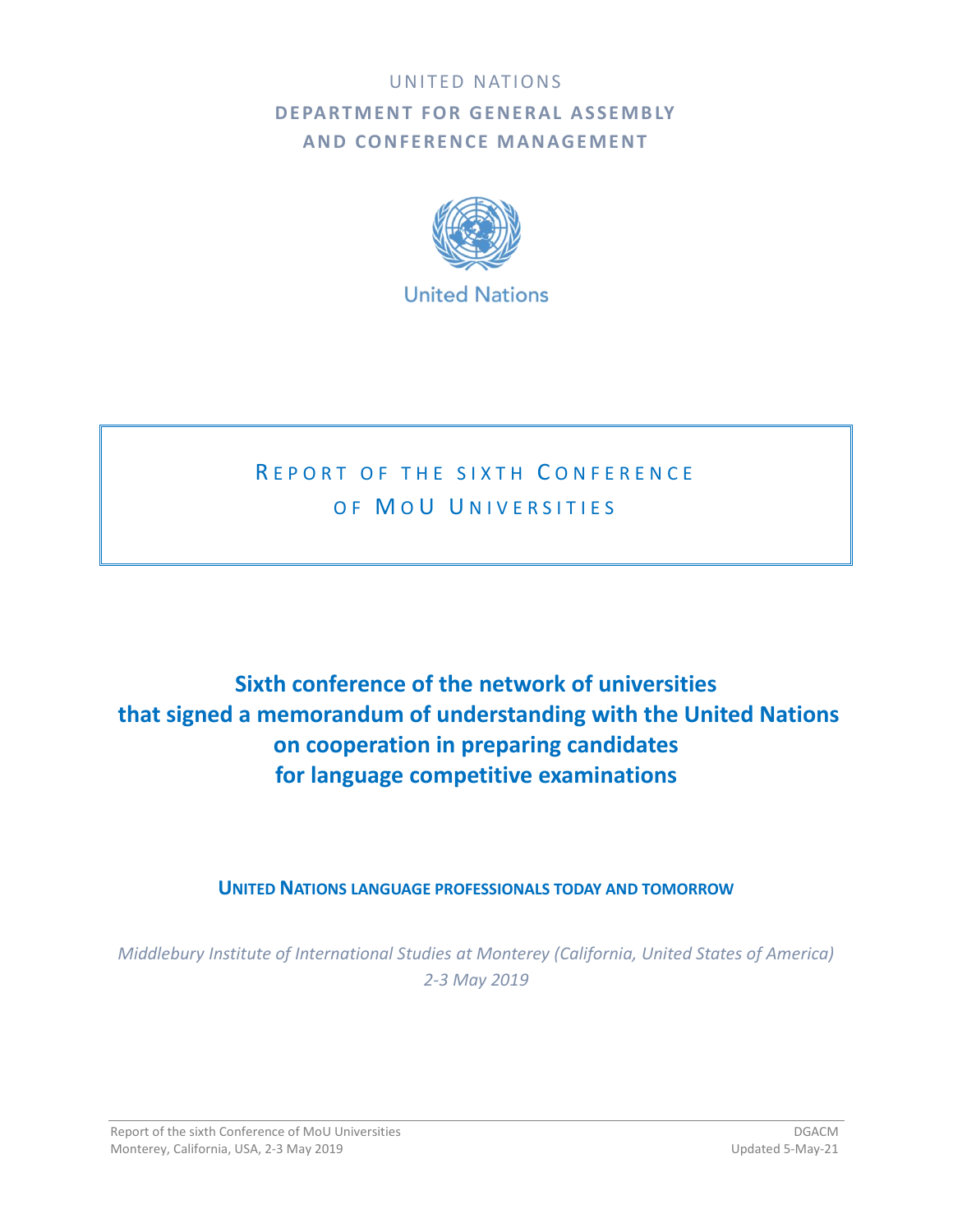## **R E P O R T O F T H E S I X T H C O N F E R E N C E O F M O U U N I V E R S I T I E S \***

## **Contents**

| I.   |    |                                                                                                      |  |  |
|------|----|------------------------------------------------------------------------------------------------------|--|--|
| П.   |    |                                                                                                      |  |  |
| III. |    |                                                                                                      |  |  |
| IV.  |    |                                                                                                      |  |  |
|      | 1. |                                                                                                      |  |  |
|      | 2. |                                                                                                      |  |  |
|      | 3. |                                                                                                      |  |  |
|      | 4. |                                                                                                      |  |  |
|      | 5. | A toolkit for teachers to prepare students for United Nations translation: what should it contain? 9 |  |  |
|      | 6. |                                                                                                      |  |  |
|      | 7. |                                                                                                      |  |  |
|      | 8. | Implementing the MoUs: perspective of the United Nations interpretation services 12                  |  |  |
|      | 9. |                                                                                                      |  |  |
|      |    | 10. Using United Nations material in interpreter training: which, when, how and how much?  16        |  |  |
|      |    | 11. How artificial intelligence, machine translation and other technological advances changed how we |  |  |
|      |    |                                                                                                      |  |  |
|      |    |                                                                                                      |  |  |
|      |    | 13. challenges of training language professionals today: an overview of the context in which MoU     |  |  |
|      |    | universities operate and implications for future cooperation under the MoUs 22                       |  |  |
|      |    | 14. Working together: future plans and future United Nations needs - conference outcomes 23          |  |  |
|      |    |                                                                                                      |  |  |
|      |    |                                                                                                      |  |  |
|      |    |                                                                                                      |  |  |
|      |    |                                                                                                      |  |  |
|      |    |                                                                                                      |  |  |
|      |    |                                                                                                      |  |  |

<sup>\*</sup> The present report can be downloaded [as a PDF file](https://www.un.org/dgacm/en/content/mou-network) from [DGACM's website](https://www.un.org/dgacm/en).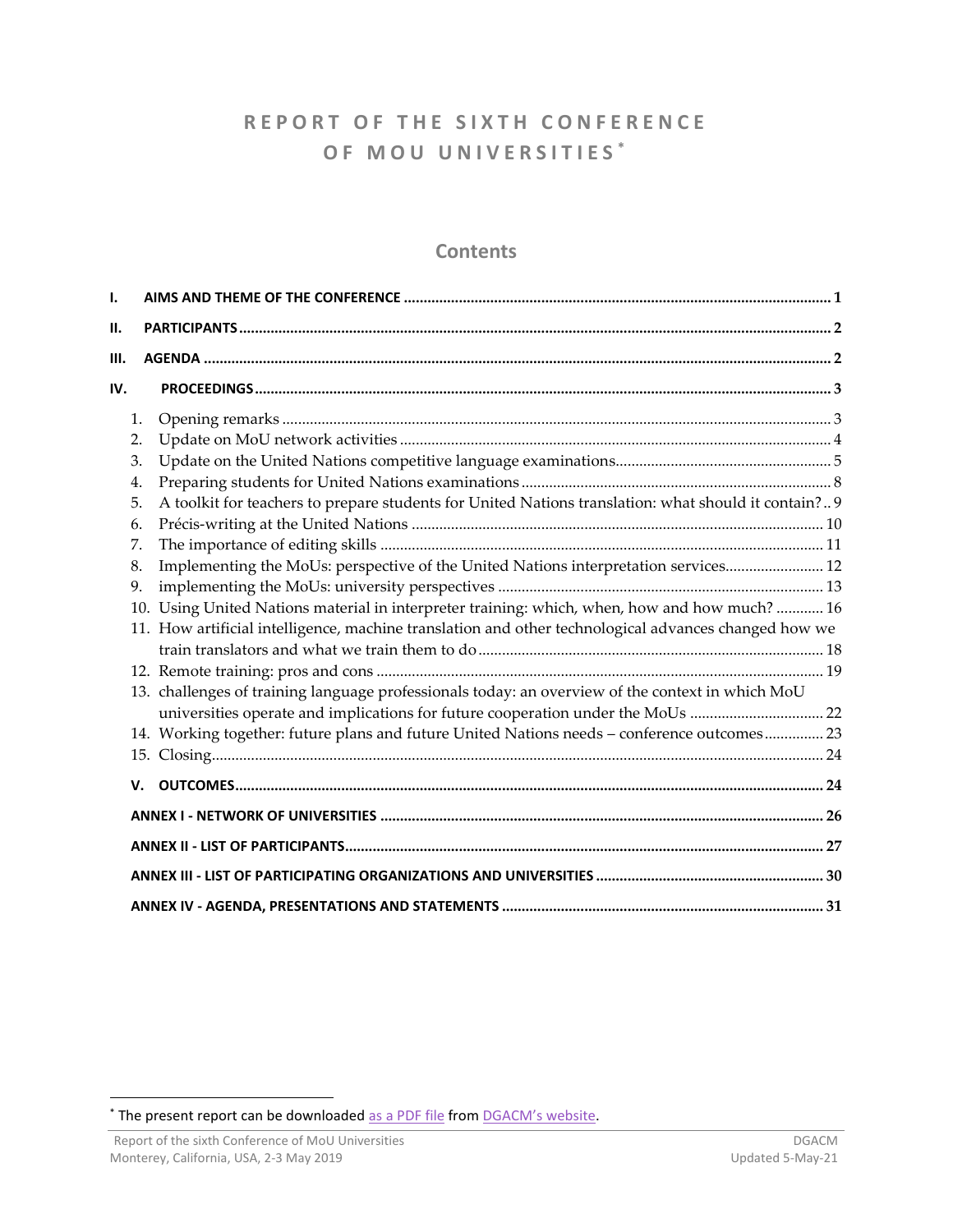### <span id="page-2-0"></span>**I. AIMS AND THEME OF THE CONFERENCE**

1. On 2 and 3 May 2019, the Middlebury Institute of International Studies at Monterey hosted the sixth conference of the network of universities<sup>1</sup> that had signed a memorandum of understanding (MoU) with the United Nations on cooperation in preparing candidates for language competitive examinations.

2. The conference aims to bring together representatives of the Department for General Assembly and Conference Management and the MoU universities<sup>2</sup> in order to:

(a) Review collaboration within the MoU community and suggest new approaches so as to continually strengthen and improve the network of MoU universities;

(b) Provide an opportunity for partners within the MoU network to compare initiatives and methods in the fields of language professional training, training of trainers, outreach and communication for training programmes, joint training activities and other related projects, and to synthesize those efforts where possible;

(c) Discuss and agree on methods and practices to create and strengthen the relationship between the academic training of language professionals and the needs of employers, specifically international organizations.

3. The theme chosen for the sixth conference was "Preparing United Nations language professionals for the challenges of today and the future". The conference aimed to facilitate:

- (a) The exchange of views among participants on the status of cooperation between the United Nations and partner universities;
- (b) The updating of MoU universities on new characteristics of the United Nations language competitive examinations;
- (c) The presentation of the skills required to successfully pass the competitive examinations or serve as a United Nations language professional;
- (d) The introduction of MoU universities to lesser-known disciplines at the United Nations;
- (e) The exchange of information between the United Nations and MoU university participants on:
	- (i) United Nations training material for interpreters;
	- (ii) Artificial intelligence, machine translation and other technological advances for translators;
	- (iii) Remote training;
	- (iv) Current challenges in training language professionals.

<sup>&</sup>lt;sup>1</sup> The first conference was hosted by the University of Salamanca (Spain) in May 2011; the second by the University of Mons (Belgium) in May 2012; the third by Shanghai International Studies University (China) in April 2013; the fourth by Herzen State Pedagogical University (Russian Federation) in April 2015; and the fifth by United Nations Headquarters in New York in April 2017.

<sup>&</sup>lt;sup>2</sup> Universities that have signed an MoU with the United Nations are referred to as "MoU universities".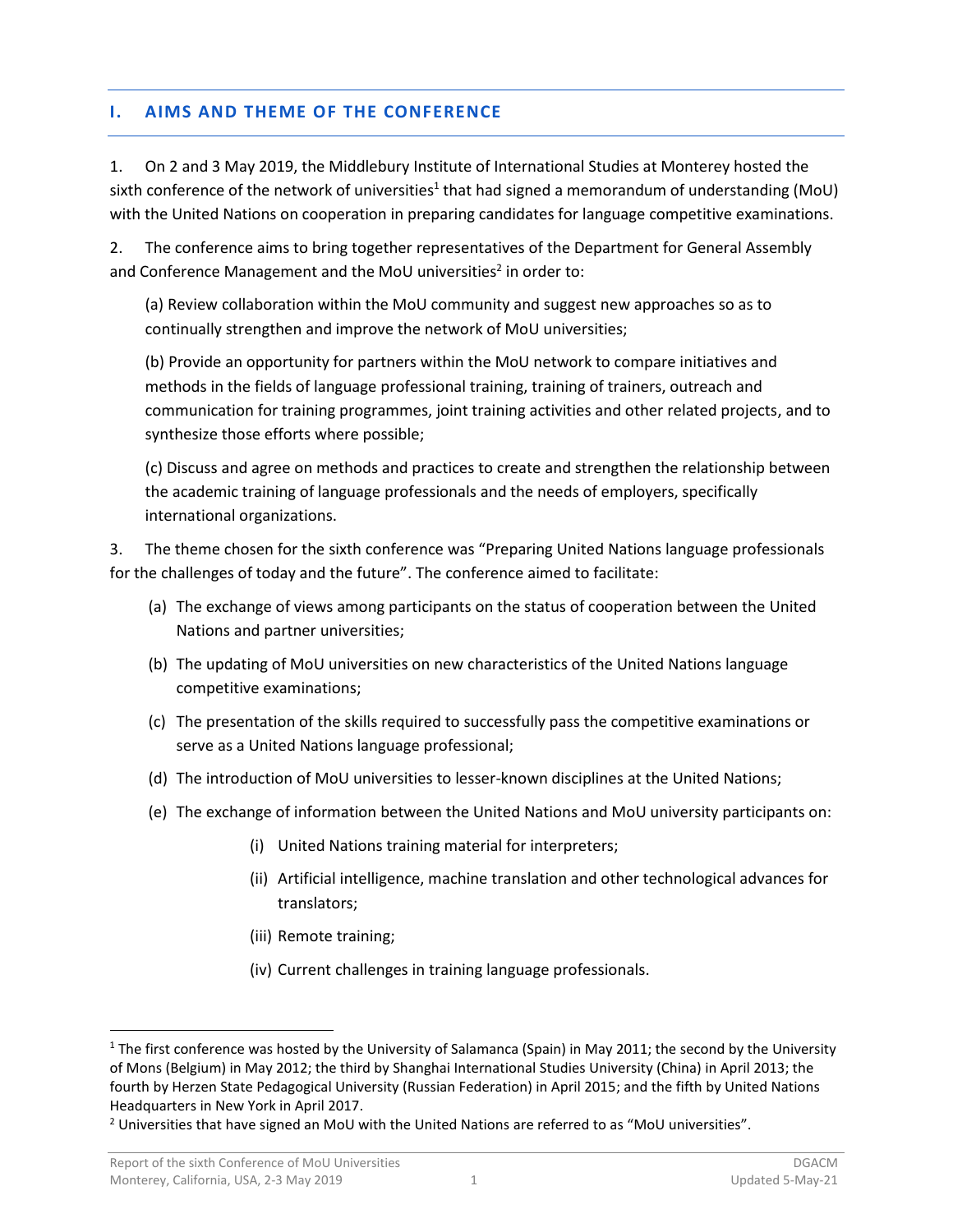#### <span id="page-3-0"></span>**II. PARTICIPANTS**

4. A total of 53 registered participants attended the conference in person (see [annexes](#page-27-1) II and III to the present report):

- (a) 34 representatives of 18 MoU universities and 3 remote practicum agreement<sup>3</sup> universities, located in 13 countries;
- (b) 19 representatives of the four United Nations Headquarters duty stations and the Economic and Social Commission for Western Asia (ESCWA). 4

#### <span id="page-3-1"></span>**III. AGENDA**

5. In accordance with the recommendations made atthe third MoU conference, DGACM representatives reported on the pedagogical assistance provided by United Nations staff at the four Headquarters duty stations and ESCWA in 2017 and 2018 and on internships in language services and success rates in United Nations language competitive examinations.<sup>5</sup> The host presented a summary of the wide range of activities conducted under the MoUs during the same period. DGACM representatives presented updates to the examinations and shared insights into how to prepare for those examinations and for service at the United Nations as a translator in general. DGACM staff members from various duty stations also made presentations on précis-writing and editing, including spoken-word editing. A discussion on the status of the implementation of the MoUs was organized on 2 May 2019 to enable an exchange of views between representatives of the United Nations and of MoU universities. On 3 May 2019, four moderator-led panel discussions were held. The topics were:

- (a) United Nations material for training interpreters;
- (b) Artificial intelligence, machine translation and other technological advances, and their impact on how translators are trained;
- (c) Remote training, including its advantages and disadvantages;
- (d) An overview of the context in which MoU universities operated and its implications for cooperation under the MoUs.

6. In addition to the opening and closing segments, plenary meetings and panel discussions, the agenda included two social events offered by the host institution: a dinner on 2 May 2019 for all

<sup>&</sup>lt;sup>3</sup> See annex I for a full list of MoU universities.

<sup>4</sup> Twelve representatives were from New York, three from Geneva, one from Nairobi, two from Vienna and one from ESCWA.Although not under the same budgetary umbrella as the conference services in New York, Geneva, Vienna and Nairobi, ESCWA participates in the MoU network through its support for Saint-Joseph University, also headquartered in Beirut.

<sup>&</sup>lt;sup>5</sup> Three reports, on internships, training and informational outreach, and language competitive examinations, respectively, had been circulated to all participants before the conference.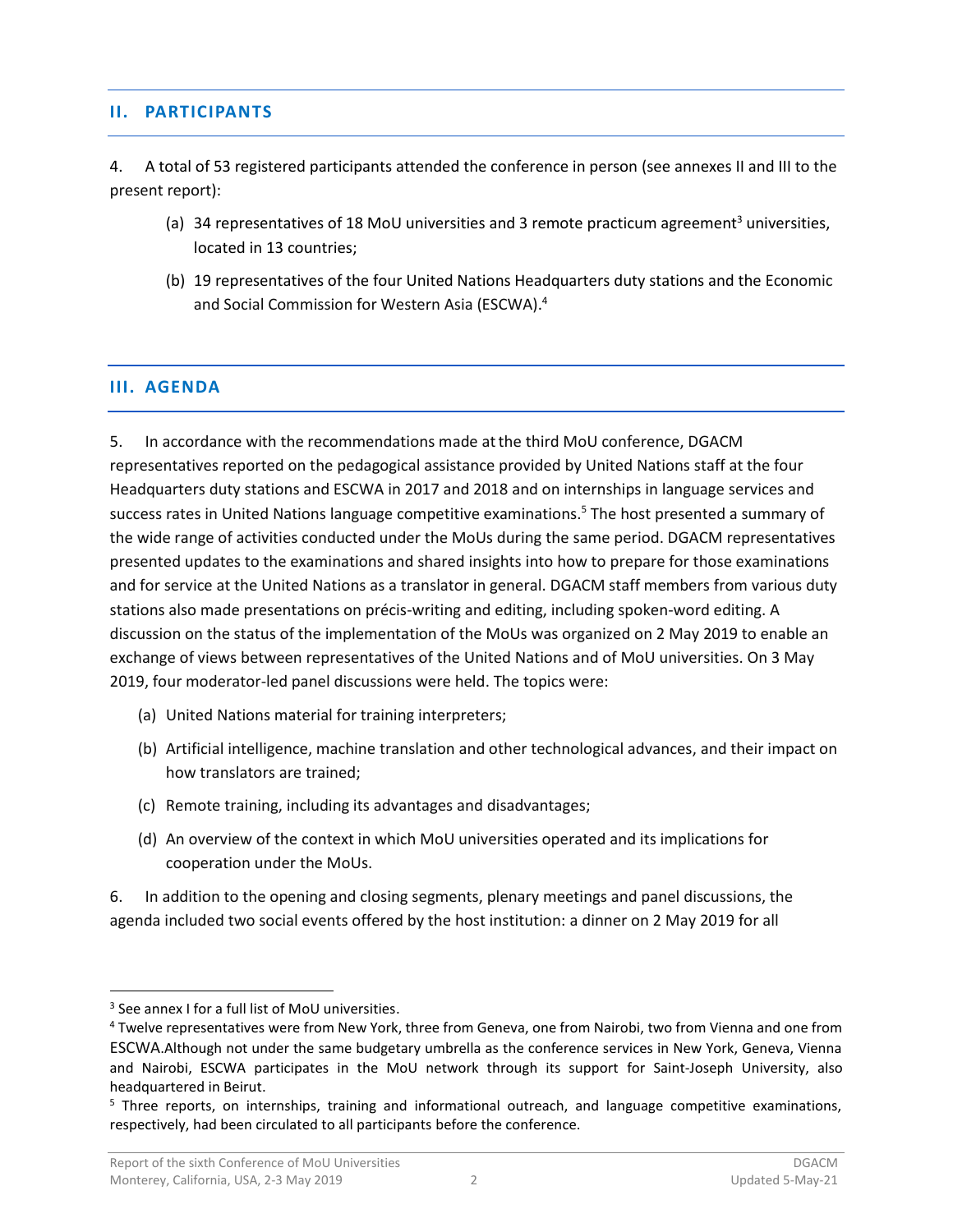participants in the conference, and a reception on 3 May for all participants in the Monterey Forum (held on 4 and 5 May at the Middlebury Institute) and the conference.

7. The conference was conducted in five of the six official languages of the United Nations. With the assistance of its interpretation students, the Middlebury Institute provided interpretation from or into Chinese, English, French, Russian and Spanish, as needed.

8. The full agenda and hyperlinks to the statements and presentations delivered at the conference can be found in annex IV to the present report.

## <span id="page-4-0"></span>**IV. PROCEEDINGS**

## <span id="page-4-1"></span>1. OPENING REMARKS

9. Welcoming remarks for the opening plenary meeting were delivered by Laura Burian, Dean of the Graduate School of Translation, Interpretation and Language Education of the Middlebury Institute of International Studies at Monterey, by Jeff Dayton-Johnson, Dean of the Middlebury Institute, and by Catherine Pollard, Under-Secretary-General for General Assembly and Conference Management.

10. Ms. Burian, addressing the conference in English, welcomed the recent announcement that three Middlebury Institute students had won the Saint Jerome Translation Contest, a success that she attributed to the collaboration with the United Nations on the training of language professionals. She expressed her gratitude to the United Nations for providing the Institute's students with training and internship opportunities and expressed thanks to all participants for attending the conference, which was expected to serve as a forum for exchanging views on the successes and challenges of the network. She also invited participants to visit the exhibit on the birth of modern interpretation at the Nuremberg trials, which was on display at the Institute for the duration of the conference and the subsequent Monterey Forum.

11. Mr. Dayton-Johnson, addressing the conference in English, highlighted that 2019 was an auspicious year for the Middlebury Institute to host the conference as it marked the tenth anniversary of the signing of its MoU with the United Nations and the fiftieth anniversary of the Institute's translation and interpreting programme. He complimented the United Nations outreach programme, which provided enhanced training for the Institute's students and faculty, and expressed his wish that new types of collaboration would come to fruition as a result of the conference.

12. Ms. Pollard, addressing the conference in English, expressed thanks to the Middlebury Institute for organizing the conference and recalled the objectives of the outreach programme, which were to bridge the gap between academic training and the exigencies of the workplace and to train a new generation of language professionals to take up the challenge and meet the United Nations selection criteria. Solving that equation was essential to the continued provision of high-quality conference services, which were at the core of the multilateral system. She noted that the cooperation between the United Nations and MoU universities had expanded over the previous two years, and that the activities conducted under the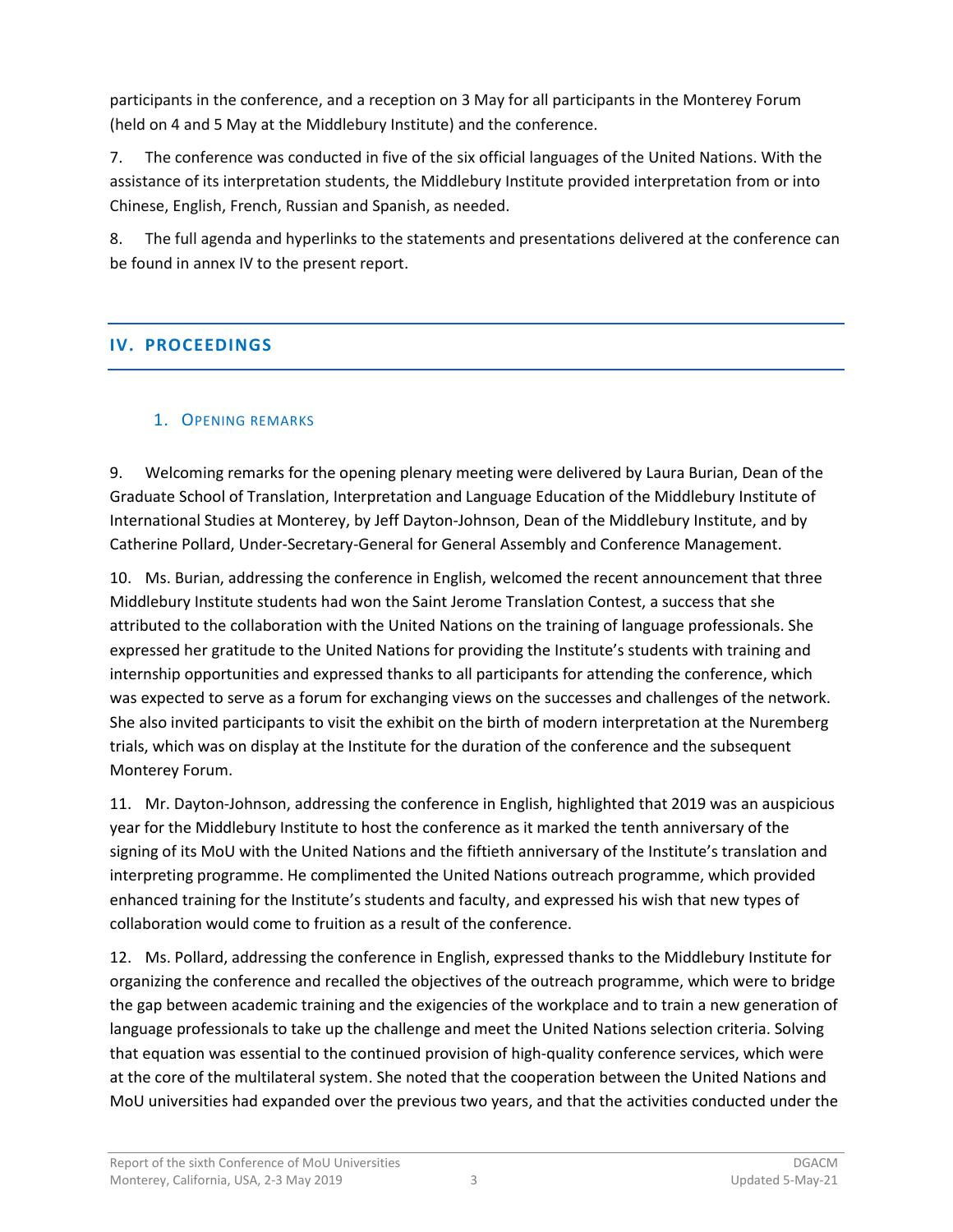MoUs continued to diversify. In accordance with the recommendation from the fifth conference, remote activities had complemented rather than replaced face-to-face activities. She updated participants on the modalities of the language competitive examinations, which were proving effective in securing applications from the most suitable candidates. She then presented new forms of collaborative arrangements with universities, which were intended to support specific succession-planning needs and achieve greater diversity in language services. Such arrangements included remote practicum agreements, which had been signed by eight universities, including three MoU universities, and associated membership agreements, the first of which was expected to be signed with Belgrano University on the margins of the conference. In concluding, she invited MoU university representatives and United Nations staff to avail themselves of the opportunity afforded by the conference to exchange views on the outreach programme.

## <span id="page-5-0"></span>2. UPDATE ON MOU NETWORK ACTIVITIES

13. Two presentations were delivered under the agenda item. The first was given by Carole Maisonneuve, Public Information and Multilingualism Officer in the Office of the Under-Secretary-General in DGACM in New York, and covered quantitative data from the United Nations perspective. The second was by Renée Jourdenais, Professor at the Middlebury Institute and Coordinator of the conference, and examined qualitative data from the university perspective.

14. Ms. Maisonneuve, addressing the conference in French, noted an increase of 26.9 per cent in the number of interns hosted by United Nations language services between 2017 and 2018. MoU university students or graduates consistently accounted for more than 75 per cent of all interns hosted, and the figure had continued to rise over the period, reaching 77.6 per cent in 2018. Interns in the United Nations language services came from a range of MoU universities: 16 in 2017 and 15 in 2018. All United Nations language disciplines<sup>6</sup> had hosted interns during the biennium. Some universities had supplied interns for several disciplines, others for several languages. Information about the geographical distribution of the interns was also provided.

15. With regard to pedagogical and informational assistance, she noted an increase of 41.82 per cent in the number of outreach activities between 2017 and 2018, translating into an estimated increase of 95.65 per cent in staff time devoted to such activities. In total, 47.35 per cent of all outreach activities conducted by DGACM at the four Headquarters duty stations and ESCWA in 2017 had been dedicated to cooperation with MoU universities; that figure had been 58.5 per cent in 2018. She also described how the methods of delivery of pedagogical and informational assistance had evolved over the reporting period, with a significant increase observed in both on-site activities at a United Nations duty station (325 per cent) and remote activities with participants at a third-party location (491.2 per cent).

16. Turning to the language competitive examinations, she noted that the success rate of MoU university graduates in the seven examinations conducted during the reporting period had been comparable to the overall success rate observed since 2012. In 2017 and 2018, 52.08 per cent of all rostered candidates in the examinations had been MoU university graduates, representing 52.45 per

<sup>6</sup> These include copy-editing, editing, précis-writing, translation, verbatim reporting and interpretation.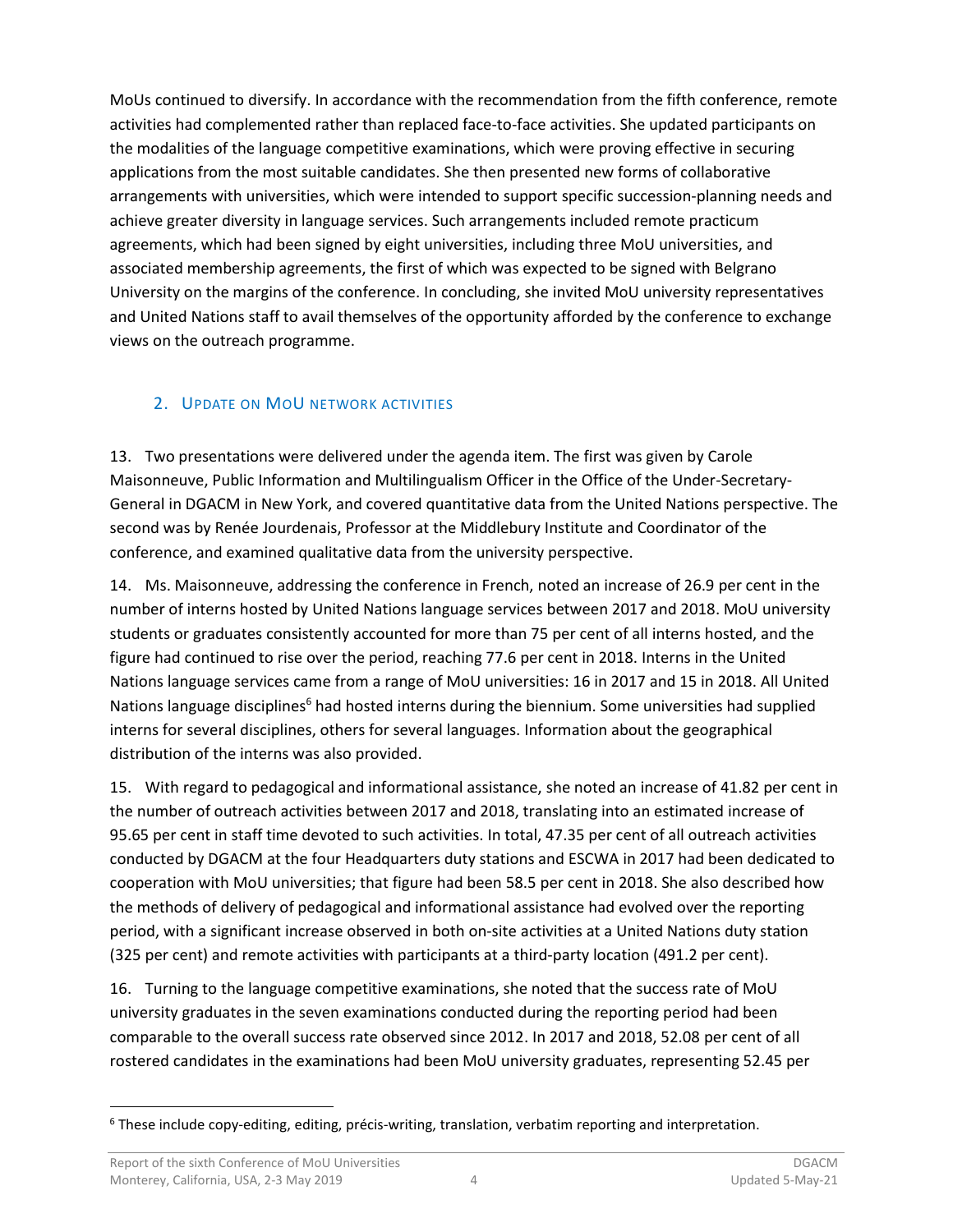cent of all rostered candidates since 2012. However, significant disparities had been observed across languages and disciplines over the period. To enable comparisons within the MoU network, success rates by university were presented, together with results by regional groups, highlighting the continued gap in qualified candidates from Africa and from Latin America and the Caribbean among rostered candidates.

17. Presenting details of the performance of MoU university students in the student category of the 2017 and 2018 editions of the Saint Jerome Translation Contest, she provided information on the number of prizes received and the number of languages in which students from each university had competed. The roles of the stakeholders in the outreach programme were also presented:

- (a) The outreach focal points for interpretation and translation served at each duty station and represented the local head of conference management;
- (b) The MoU coordinators for interpretation and translation were assigned to a specific university to coordinate activities with all duty stations;
- (c) The university focal points served as liaison officers for the United Nations at their university.

18. Before closing, she invited all partner universities to connect with DGACM through its social media channels, which were an important source of information on opportunities in DGACM.

19. Renée Jourdenais, addressing the conference in English, presented the university perspective on the activities that had been conducted under the outreach programme in 2017 and 2018, many of which had been geared towards the language competitive examinations and the preparation of students to sit them. She provided detailed information on how questions or materials had been included in MoU university curricula over the reporting period, and an overview of the United Nations activities in which university students and/or faculty members had participated, such as internships, dummy booth practice, the Saint Jerome Translation Contest, student volunteer participation in United Nations conferences, and university staff participation in the training working group of the International Annual Meeting on Language Arrangements, Documentation and Publications. She also highlighted that MoU universities and United Nations staff had been providing mutual assistance, with the latter delivering outreach activities to MoU universities and some of the former providing free online or on-site access to United Nations staff for university courses, conferences and events. She concluded by presenting activities within the MoU network, including support for promoting events and opportunities across the network, cross-participation in events held by partner universities, the delivery of master classes with visiting trainers from partner universities, the provision of exchange programmes and the implementation of collaboration projects.

## <span id="page-6-0"></span>3. UPDATE ON THE UNITED NATIONS COMPETITIVE LANGUAGE EXAMINATIONS

20. Two presentations were delivered under this agenda item. Anne Lafeber, Senior Reviser with the English Translation and Editorial Service in DGACM in New York and Examination Coordinator for the Documentation Division, gave a presentation on United Nations competitive examinations for language posts in the documentation chain. Mélida Buendía, Senior Spanish Interpreter and Outreach Focal Point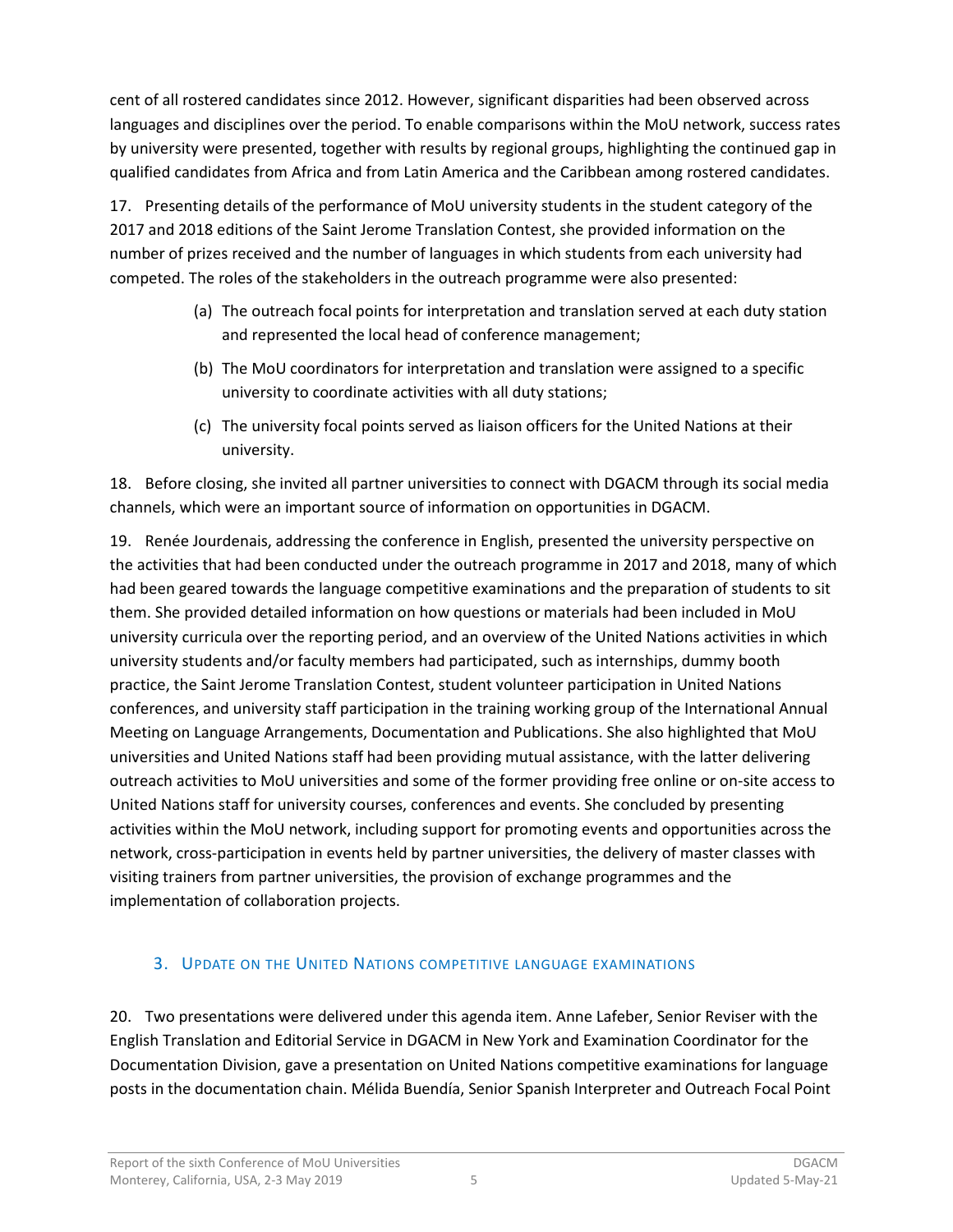for interpretation in DGACM in New York, then delivered a presentation on competitive examinations for interpreters.

21. Ms. Lafeber, addressing the conference in English, presented the changes introduced in the examinations for language posts since 2017. The examinations were being conducted fully remotely, supporting increased test accessibility and validity, and were also combined for translators, editors, verbatim reporters and production editors. Although that allowed the Organization to organize fewer examinations, it was estimated that the new modalities had resulted in twice the number of applicants for each examination. There were many benefits for candidates. For example, they did not have to travel to examination centres or sit multiple examinations for the respective roles, and successful applicants had access to multiple career opportunities at the United Nations. However, that resulted in more screening and scoring work for the Organization. Detailed information was also provided on the nature, structure and modalities of the segments of the selection process, including its specificities by language.

22. She gave details of the online testing platform developed by the Office of Human Resources at the United Nations to deliver remote examinations, including the conditions under which the second part of each examination was conducted in a proctored environment to ensure test integrity. The skills required to pass the examinations were also described, with particular emphasis on solid drafting skills in the target language, as well as on time management, stamina and consistency across multiple tasks and time.

23. As a result of the multiple changes implemented over the preceding years, the number of applicants had soared and the overall pass rate had subsequently decreased. However, the share of MoU university graduates among rostered candidates had remained stable. In terms of demographics, the rostered candidates were typically in their thirties and predominantly women, with variations across languages. In concluding, she presented the main channels of communication through which universities and applicants could keep abreast of the launch of any new examinations. Those channels included the United Nations careers website, the United Nations Language Careers portal and the social media platforms of DGACM.

24. Ms. Buendía, addressing the conference in English, presented an update on the competitive examinations for language posts in interpretation. She indicated that examinations were organized whenever the Organization needed to attract new talent to fill vacancies. All interpretation examinations consisted of six speeches lasting between 8 and 10 minutes each and of increasing difficulty, generally to be interpreted by candidates from their two passive languages into their main language. In the Chinese and Arabic booths, however, applicants were asked to interpret from and into their main language.

25. During the examination, candidates were expected to demonstrate certain skills, such as comprehension of the source language, accuracy in rendering the speech in the target language and ability to keep up with the speed of the speaker, edit redundancies and construct complete sentences. Good diction and delivery were also required. The main criteria used when marking examinations were accuracy, delivery and mastery of the target language, in all of which candidates were expected to achieve a passing grade.

26. She stated that greater cooperation among duty stations in organizing examinations had been observed in the previous few years. Candidate screening, speech selection, marking and competencybased interviews had increasingly been conducted through cooperation across duty stations. She also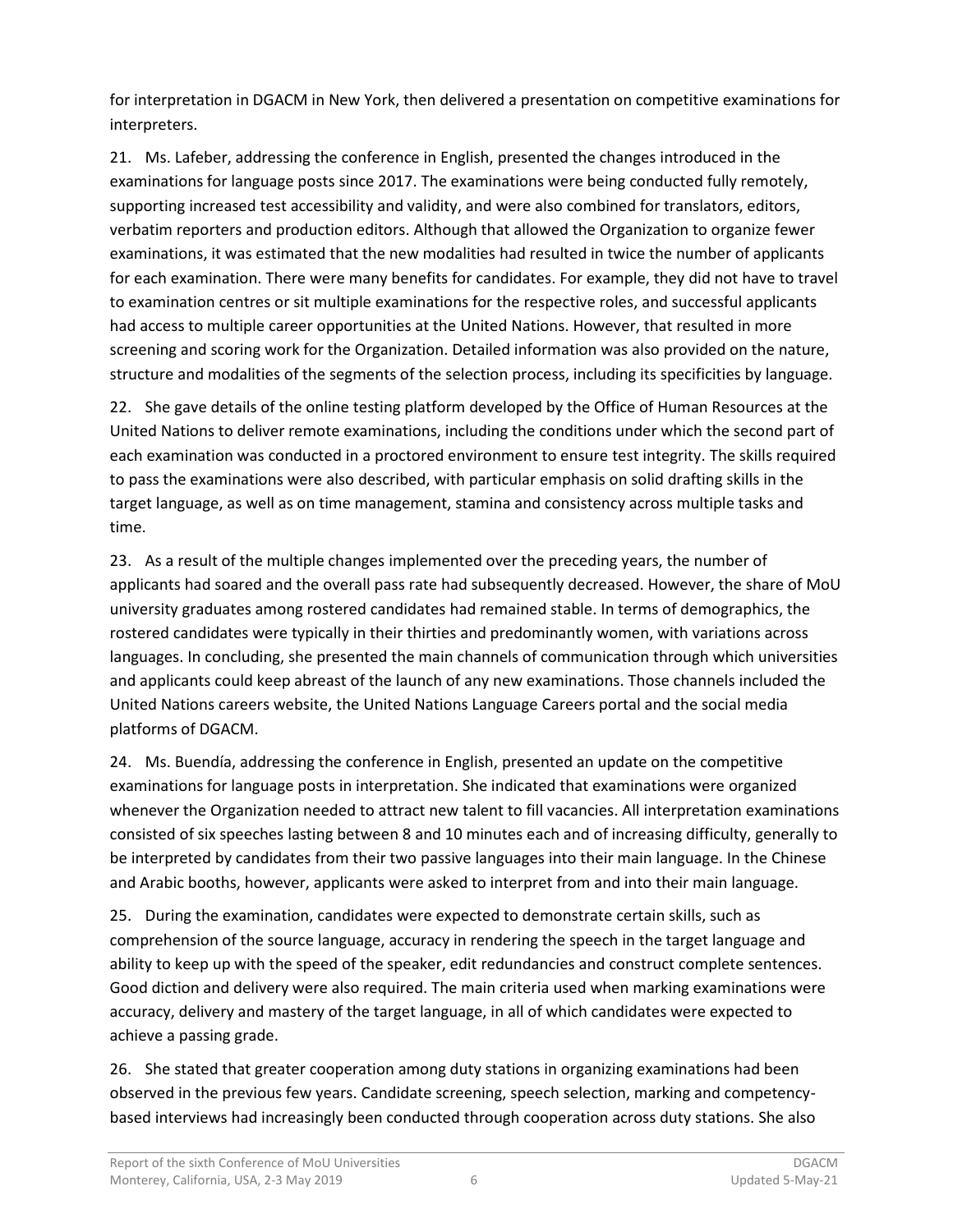described the selection process, from pre-screening to the administration of the examination itself to interviews. The examination was conducted anonymously. Examination centres were opened at the four Headquarters duty stations and other select locations on the basis of the presence or proximity of applicants.

27. She presented the success rates for the past six competitive examinations for interpreters,<sup>7</sup> which ranged from 1.5 per cent for the Chinese examination to nearly 20 per cent for the Russian examination. The discrepancies were the result of various factors. She also described the challenges faced by applicants during examinations. The primary challenge was the speed of delivery, which averaged 149 words per minute. Additional factors included the diversity of accents and registers in use and the variety of subject matter covered. She indicated that the feasibility of administering the examination remotely in the future was being assessed in a pilot project.

28. In the ensuing discussion, Harry Dai, Deputy Dean of the Graduate Institute of Interpretation and Translation at Shanghai International Studies University, expressed concern that the increasing number of applicants for the Chinese interpretation examination did not appear to translate in terms of the number of rostered candidates. Recalling examples of qualified graduates from his university who had been screened out in the early stage of the competition, he enquired about the role that MoU universities could play in ensuring that the most suitable candidates reached the final stages of the examination.

29. In response, Ms. Buendía explained that many factors came into play on the day of the examination, one of which was applicant nervousness. An added stress factor for Arabic and Chinese interpreters was the fact that they worked from and into their main language. It was critical for applicants to have strong English or French skills, as delegates in the conference room would rely on their interpretation into those languages to understand remarks delivered in Chinese.

30. Sarah Bordes, Director of International Development at the Institut de management et de communication interculturels, enquired about the structure of the interpretation examination, which entailed six exercises of 8 to 10 minutes each and therefore appeared more demanding than the current standard in the profession, which was to perform shifts every 30 minutes. She also asked about the criteria being used to preselect candidates to sit the examination.

31. Marie Diur, Chief of the Interpretation Service at the United Nations Office at Geneva, explained that the structure of the examination was consistent with the established standards because the six exercises were conducted in two blocks of 30 minutes each, with an intervening 30-minute break. With regard to preselection criteria, applicants were expected to have earned a degree in interpreting or gained a minimum of 200 days of experience as an interpreter. Responding to the question from Mr. Dai, she indicated that, given the high number of applications, candidates for the Chinese examination had been invited to participate in a preselection test, which consisted of translating a written text. The preselection criteria that were currently in use would continue to be reviewed.

32. Changshuan Li, Deputy Dean of the Graduate School of Translation and Interpretation at Beijing Foreign Studies University, enquired about the possibility of relaxing the criteria regarding the main

 $<sup>7</sup>$  The success rate is based on the number of rostered candidates versus the number of candidates invited to the</sup> examination.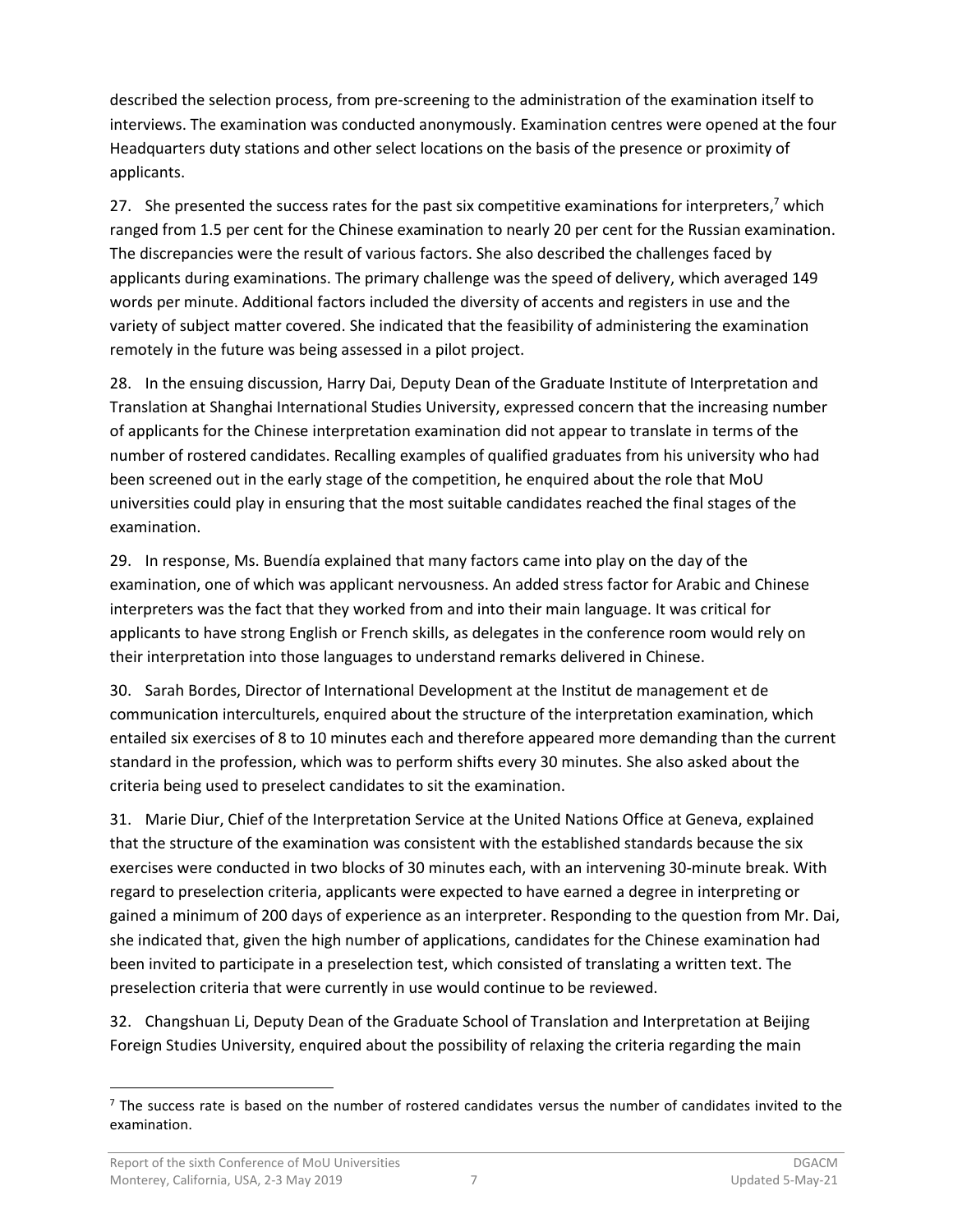language of education, which had resulted in suitable candidates from South-East Asia being screened out.

33. Noting that more than 3,000 applications had been received for the most recent Chinese translation examination, Ms. Lafeber stated that the matter would be brought to the attention of the Office of Human Resources at the United Nations.

## <span id="page-9-0"></span>4. PREPARING STUDENTS FOR UNITED NATIONS EXAMINATIONS

34. Alexandre Skourikhine, Senior Reviser in the Russian Translation Section at the United Nations Office at Geneva and MoU Coordinator for translation for Lomonosov Moscow State University, delivered a presentation on the way in which students were trained for competitive examinations relating to the documentation chain, while Sheila Shermet, Senior Interpreter in the English Interpretation Section in DGACM in New York and MoU Coordinator for interpretation for the Middlebury Institute, presented an analysis of successful candidates in United Nations interpretation examinations and the reasons for their success.

35. Mr. Skourikhine, addressing the conference in Russian, gave an introduction on outreach activities conducted by his section in recent years to prepare students for the examinations. Such activities had been delivered either on-site or remotely and included sight translation, group translation, translation assignments with individual feedback, classes on research methods for translation, and analysis of mock examinations. Mock examinations were particularly effective in preparing students not only technically but also psychologically and helping them to identify the most relevant online resources and computerassisted translation tools for the purpose of the examination. When reviewing assignments, trainers assessed the following criteria in particular:

- (a) Accuracy of the translation: no mistranslations, no omissions, no unnecessary additions, no shifts of emphasis;
- (b) Rules of the target language: for example, spelling, hyphenation, spacing, typos, punctuation, grammar, syntax;
- (c) Terminology: use of the same terminology throughout the text, with the recognition that the same word could be translated in different ways in the United Nations;
- (d) Style: adjustment to United Nations style, which might vary considerably between documents;
- (e) Functional criteria: technical non-linguistic errors.

36. He also presented some tips shared with participants by his section during training sessions and some final thoughts on the outcome of those outreach efforts for students, for MoU universities and their faculty and for the United Nations.

37. Sheila Shermet, addressing the conference in English, gave a presentation explaining why interpretation candidates failed United Nations examinations. Basing her analysis on her practical experience as a United Nations interpreter, a former interpretation school faculty member, a marker of competitive examinations and freelance tests, and a trainer for MoU university students, she highlighted gaps in training and ways to improve candidate performance. She claimed that, just as "clear passes" in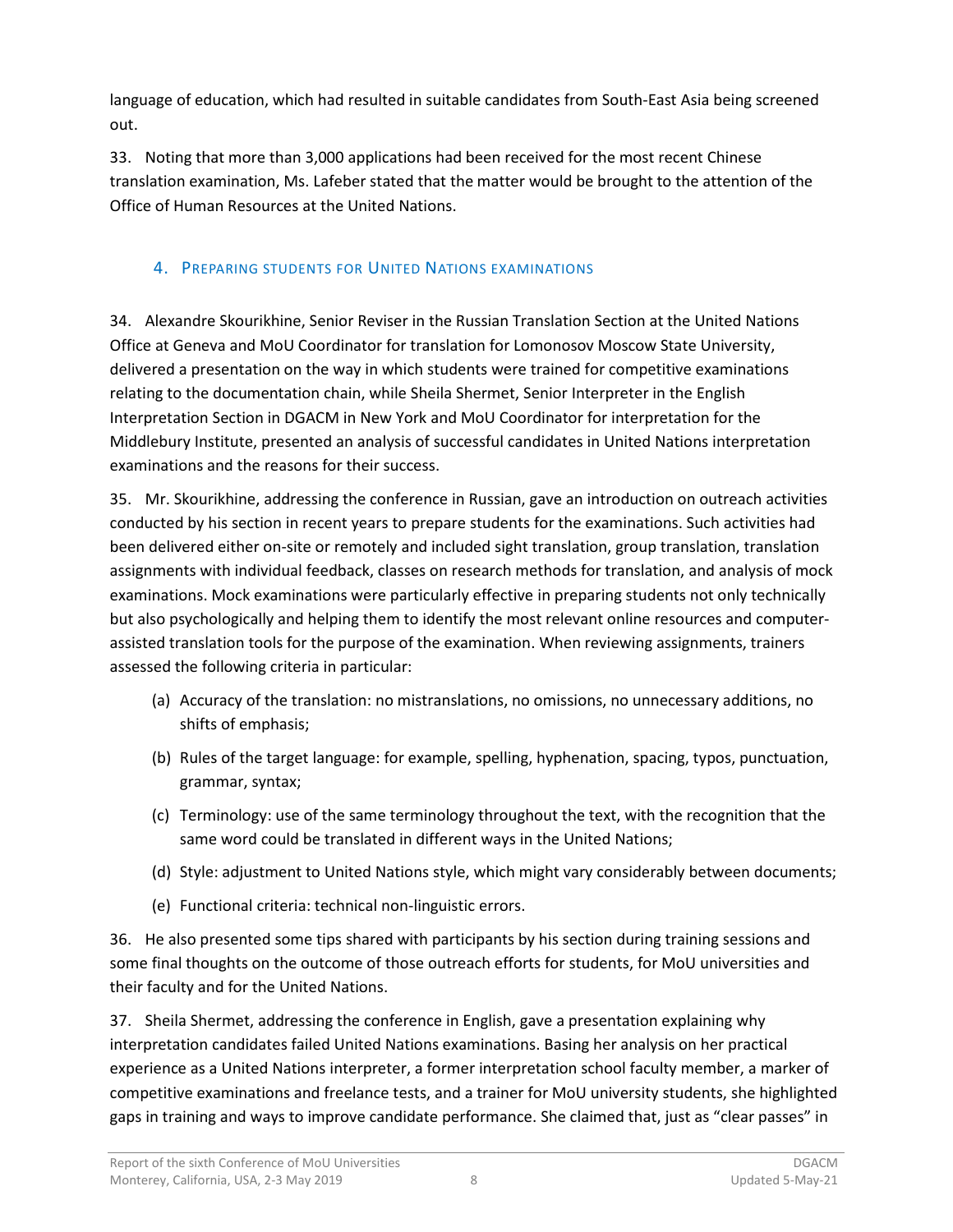United Nations examinations, "borderline passes" shared some similar features. Candidates achieving clear passes were accurate in their interpretation. They projected confidence, were resourceful in solving problems, processed the message to translate the intent and maintained a high register throughout their interpretation. Conversely, candidates achieving borderline passes made omissions or missed details or nuances. They also had difficulty maintaining a high register and remaining accurate when speeches were delivered at high speed or contained a greater density of information. Generally, they did not appear in control and did not inspire confidence. She attributed those observations not to a lack of academic qualifications but to a lack of practice, which affected candidate performance, especially in stressful situations in which psychological aspects were at play.

38. She suggested addressing such gaps directly so as to prevent them from spiralling out of control. Employing a comparison to a learner driver, a musician and a chess player, she insisted on the critical importance of greater exposure to real-life situations, under strict time limits, and to practice in general, which supported the development of automaticity in interpretation. In specific terms, she suggested using the same materials repeatedly to practice different interpreting angles and increasing the level of difficulty gradually. She also recommended focusing on strategies to cope with high-speed speeches, such as damage control techniques for elements such as numbers and names. With regard to the structure of learning programmes, experience showed that longer programmes yielded better results in United Nations examinations. For shorter programmes, it was suggested that additional practice of at least 10 hours per week be incorporated into the curriculum.

## <span id="page-10-0"></span>5. A TOOLKIT FOR TEACHERS TO PREPARE STUDENTS FOR UNITED NATIONS TRANSLATION: WHAT SHOULD IT CONTAIN?

39. Ana García Álvarez, Training, Outreach and Gender Affairs Coordinator in the Documentation Division in DGACM in New York and Outreach Focal Point for translation at United Nations Headquarters, addressing the conference in Spanish, presented the concept of a toolkit aimed at better preparing students for translation at the United Nations. Such a toolkit would also improve the information available to universities, enhance the role of teachers in promoting United Nations translation and generally increase the impact of outreach activities.

40. The MoU network would be involved at every stage of development of the toolkit. The co-design phase would consist of brainstorming sessions during the current conference, and consultations would subsequently be held with volunteer universities. In the pilot phase, the toolkit would be tested by volunteer MoU universities and their feedback analysed. In the roll-out phase, which was expected by March 2020, the toolkit would be distributed to all MoU universities.

41. She suggested that the toolkit contain three sections comprising skills required for United Nations translation, methods for acquiring those skills and a compilation of relevant resources, respectively. Seven skills had been listed tentatively, together with the related training activities for acquiring them. The compilation of resources should support the development of those skills.

42. In the ensuing discussion, Yao Bin of the School of English and International Studies at Beijing Foreign Studies University asked whether the toolkit would cover interpretation and suggested that the materials could be classified into different levels of difficulty if that were the case. Ms. Álvarez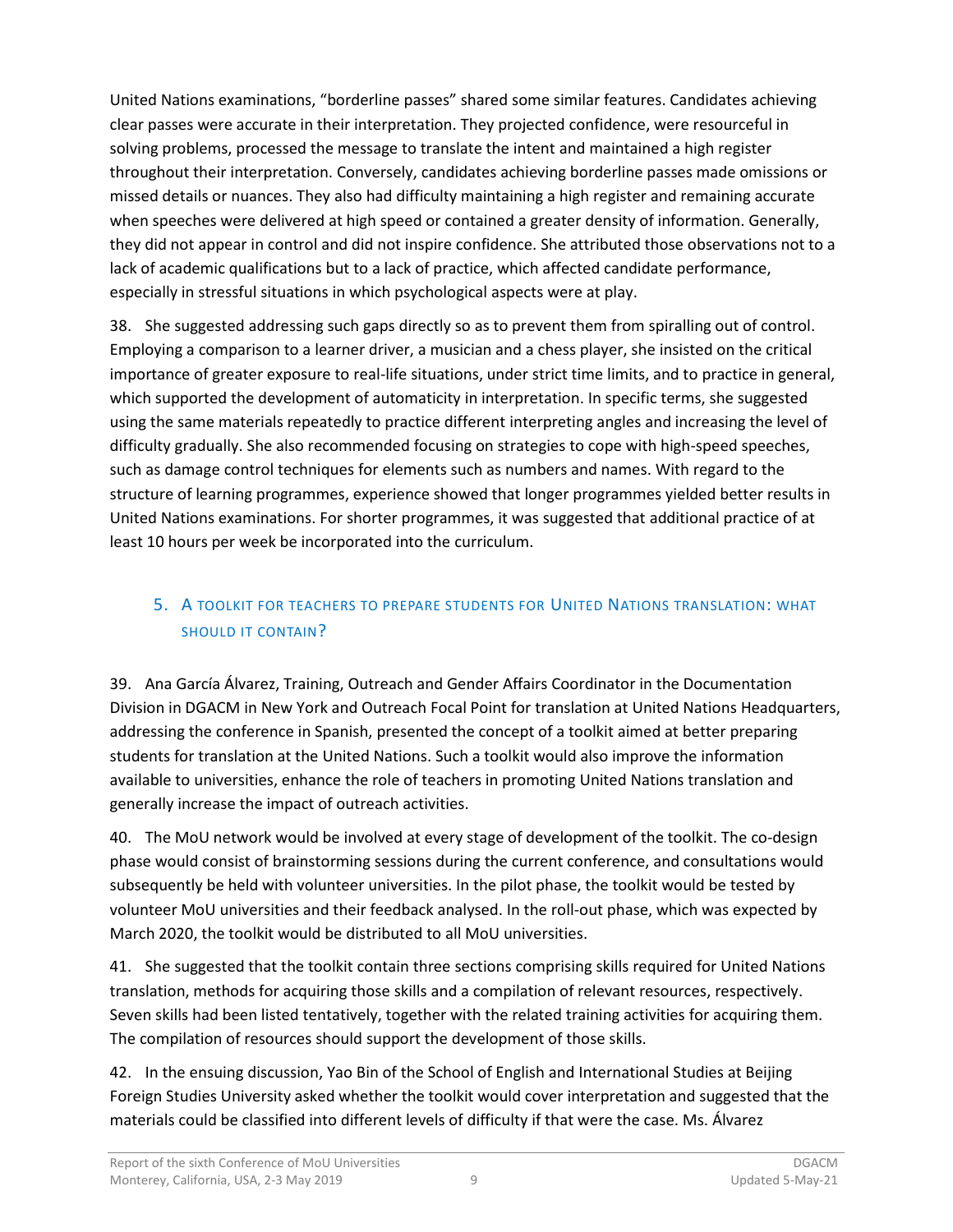responded that it was currently intended to support the training of translation students but could be expanded to other disciplines in the future. Nicole Maguire, Chief of the English Translation Section at the United Nations Office at Geneva, stated that the Office had already classified its texts according to level of difficulty, and that they could be shared as a contribution to the toolkit.

43. Patricia Meehan, Secretary of International Relations at the National University of Córdoba, welcomed that initiative and asked whether it would be supplemented with feedback from the United Nations after the roll-out date in order to assist universities in determining whether they were on track. Ms. Álvarez responded that feedback would be encouraged during the conception phase in particular. The Documentation Division would assess whether feedback could also be accommodated after the launch of the toolkit.

44. Daniel Linder, Associate Professor at the University of Salamanca, indicated that his university was already running a similar programme. He offered to share its content with the United Nations and invited other MoU universities to do the same, where applicable. Ms. Shermet recommended that the resources be classified by origin or duty station and by topic, in addition to difficulty level. Steven Wonnacott, Teaching Fellow at the University of Bath, also underlined the benefit of making such resources easily accessible by language. Irina Shokina, Head of the Department for International Cooperation and Internationalization at Moscow State Linguistic University, suggested including information on assessment criteria in the toolkit. All the comments were duly noted by Ms. Álvarez.

#### <span id="page-11-0"></span>6. PRÉCIS-WRITING AT THE UNITED NATIONS

45. Ita Wardell, Senior Reviser with the English Translation and Editorial Service of the Documentation Division in DGACM in New York, and Nicole Maguire, Chief of the English Translation Section at the United Nations Office at Geneva, delivered a joint presentation in English on the importance of préciswriting at the United Nations. After defining précis-writing, they explained that summary records, which were produced by précis-writers, were official documents that constituted the permanent records of the relevant United Nations bodies. By providing a clear, concise and accurate picture of the proceedings, the records also helped to document how decisions were taken and served as the institutional memory of the Organization. In addition, they were used as reference documents to facilitate the in-session work of committees and enable those unable to attend a meeting to be better informed about the issues discussed and decisions taken. The presenters provided further information about the bodies in Geneva and New York that were entitled to summary records and gave details of the practical steps taken by précis-writers before, during and after meetings to complete their assignments. They also shared resources useful for training language professionals in précis-writing, such as the United Nations Editorial Manual,<sup>8</sup> the Dag Hammarskjöld Library, the digital recordings portal of the United Nations Office at Geneva, the United Nations webcast video portal<sup>9</sup> and the United Nations Language Careers portal. They concluded their presentation with facts and figures from the United Nations offices in New York, Geneva and Vienna highlighting the respective workloads in the discipline.

<sup>8</sup> Available online in English at [https://www.un.org/dgacm/en/content/editorial-manual.](https://www.un.org/dgacm/en/content/editorial-manual)

<sup>&</sup>lt;sup>9</sup> Available online at http://webtv.un.org/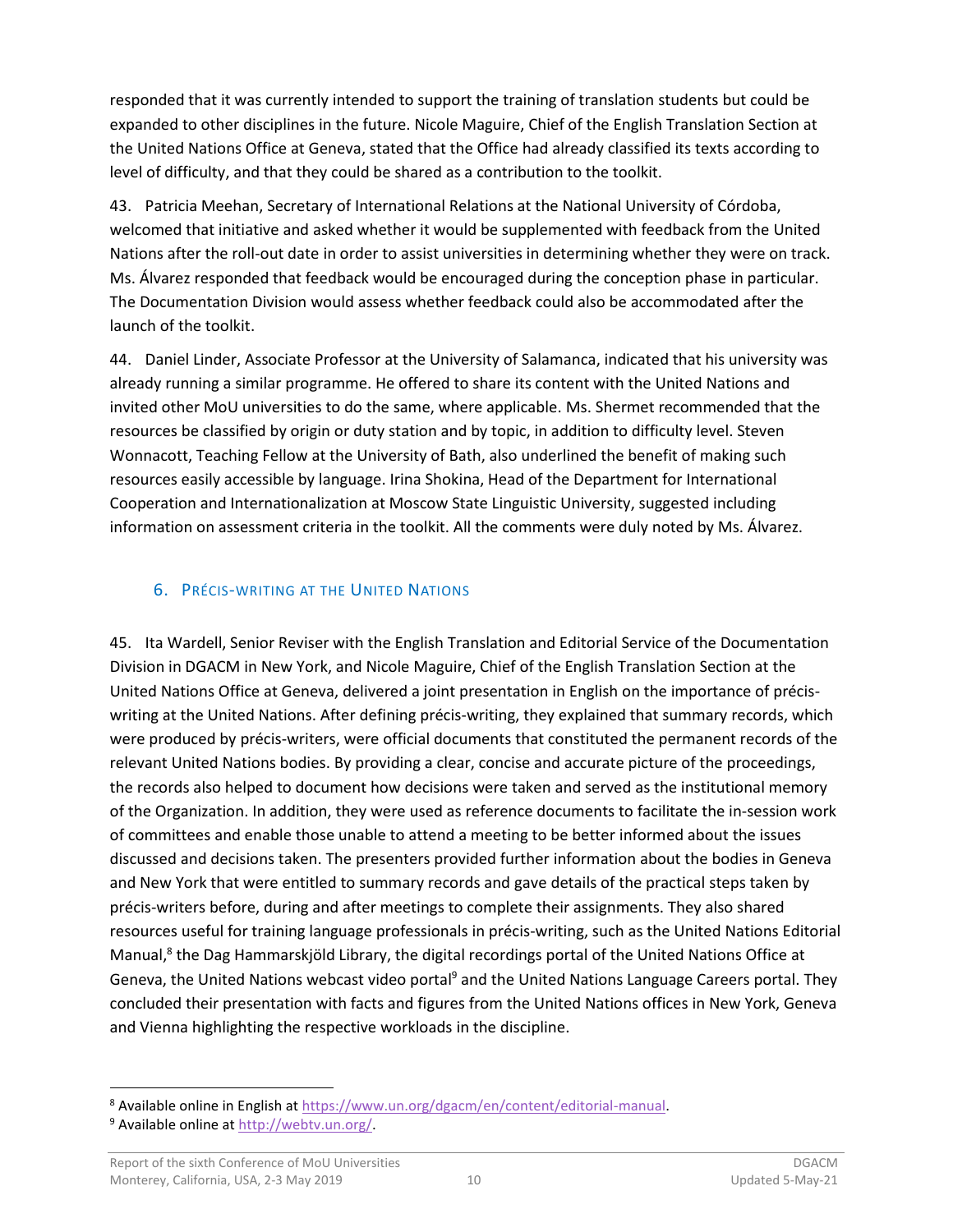46. During the discussion, Changshuan Li of Beijing Foreign Studies University asked about the recurring use of the passive voice in précis-writing, which made translation into other languages difficult. Ms. Wardell responded that concordance among language versions was guaranteed through meetings with representatives of three to four language sections. Ms. Meehan of the National University of Córdoba asked whether summary records were produced only in English. In response, it was indicated that all summary records were first drafted in English in New York, while in Geneva around 10 per cent were initially drafted in French. Alexa Alfer of the University of Westminster acknowledged that universities were facing difficulties in training language professionals to undertake précis-writing and enquired about the training process for new recruits to the United Nations. Ms. Maguire responded with further details of the skills required to serve as a précis-writer and the steps taken by new recruits to meet the standards. Recalling that précis-writing was included in the competitive examinations, she expressed regret that some qualified translation candidates failed the examination owing to inadequate training or understanding of the specificities of précis-writing.

## <span id="page-12-0"></span>7. THE IMPORTANCE OF EDITING SKILLS

47. Sarah Scott, Editor with the Editorial Control Unit of the Publishing and Library Section at the United Nations Office at Vienna, delivered a presentation in English on the importance of editing skills, explaining what editing skills were, why they were important and how they could be incorporated into the curriculum. Editors at the United Nations undertook various tasks, such as correcting grammar, punctuation, capitalization and spelling, ensuring that terminology was accurate, checking dates, names and titles, ensuring that texts were understandable and translatable, resolving ambiguities and editing footnotes and other references.

48. To assume such responsibilities, editors needed strong knowledge of the source language and good translation skills. They also had to have an eye for detail and be capable of critical thinking. Excellent research abilities were also required, as were diplomacy and negotiation skills, sound judgement and information technology expertise. Noting that such skills were generally similar to those required for other language disciplines, she underscored that many editors at the United Nations had a background in translation. In fact, the related nature of the two professions had been recognized, with the Organization including an editing exercise in the combined examinations. Consequently, students with editing skills in the target language were better prepared to take the examinations or secure an internship at the United Nations. In New York, for example, the English Translation and Editorial Service offered combined internships, with interns successively honing their editing, précis-writing and translation skills. Successful candidates of the combined examinations with editing skills were also better positioned for career options at the Organization, including at the regional commissions.

49. To teach editing skills to their students, MoU universities were invited in particular to emphasize the importance of possessing an excellent knowledge of the main language and train students in strengthening their client relationship skills, which were critical in a multicultural and multilingual environment such as the United Nations. The use of style guides, such as the United Nations Editorial Manual, in translation and revision classes was also encouraged. In conjunction with those efforts, the Organization had also stepped up its support for partner universities through the provision of remote presentations and editing workshops to universities.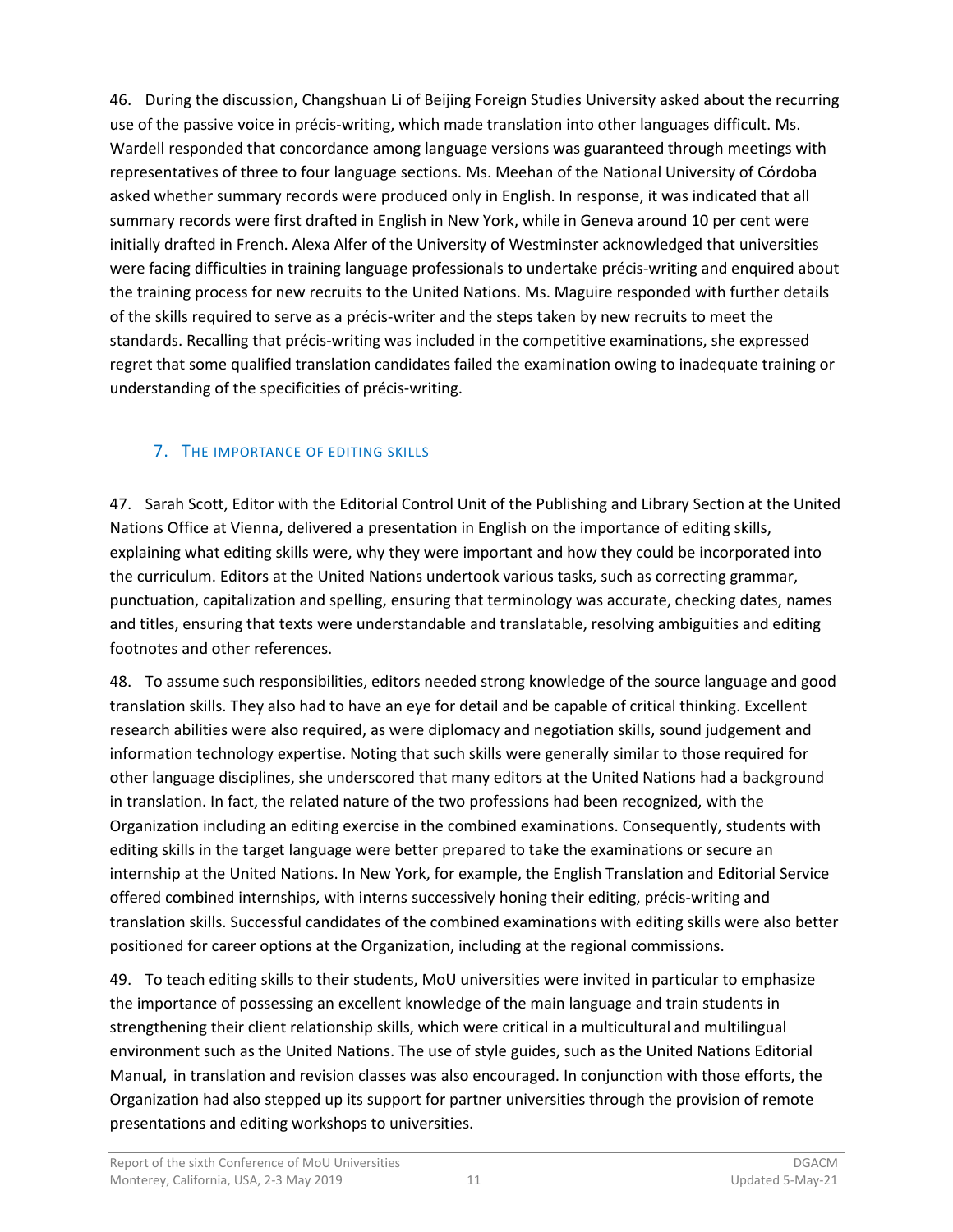50. Jesse Browner, Chief of the English Verbatim Reporting Section in DGACM in New York, addressed the conference in English to explore the challenges of editing the spoken word, which was the role of his section. In opening his presentation, he stated that verbatim reports were in-extenso records produced in the six official languages for three United Nations bodies, namely, the Security Council, the Disarmament and International Security (First) Committee and the Disarmament Commission.

51. He also addressed the challenges and sensitiveness of producing in-extenso records. They were to be published within hours of the end of the meeting and entailed the editing of statements delivered by Member State representatives, often in a very personal style. It was therefore important for verbatim reporters to understand what the speakers meant in order to be able to make the necessary changes, while ensuring that the statements sounded natural and accurate in the target language. Such tasks were highly sensitive, especially when statements were delivered in English, as representatives would often expect the verbatim records to reflect their delivery word for word. Verbatim reporting was different from speech-writing, however, in that a verbatim record was not supposed to read more eloquently than the original delivered by the speaker. Given those multiple variables, in-extenso records were highly labour-intensive, with 80 working hours needed per Security Council meeting hour to produce a record.

52. While noting that 80 per cent of the skills required for translators and verbatim reporters at the United Nations were similar, he identified certain skills that were specific to verbatim reporting, such as an in-depth knowledge of the related body's procedure, in particular with regard to voting processes in the General Assembly and the Security Council. Such knowledge was not taught in universities and could be learned by new recruits only during the onboarding process. To help students to better understand verbatim reporting, he suggested listening to the United Nations webcast of a meeting while reading its verbatim record. He also indicated that the United Nations could provide sound files to interested MoU universities for training purposes.

53. During the discussion, the presenters were asked whether the United Nations accepted feedback on the quality of its official records. Mr. Browner confirmed that such feedback was welcome, noting that mistakes were regrettably almost inevitable in view of the continuously increasing workload. Odile Cuvelie of the Dean's Office at the University of Mons asked whether remote training was offered in French by United Nations editors. Ms. Scott responded that the expansion of training to French could be considered.

#### <span id="page-13-0"></span>8. IMPLEMENTING THE MOUS: PERSPECTIVE OF THE UNITED NATIONS INTERPRETATION SERVICES

54. Marie Diur, Chief of the Interpretation Service at the United Nations Office at Geneva, addressing the conference in French, introduced a video<sup>10</sup> prepared for the purpose of the conference with input from the interpretation services at the four Headquarters duty stations. She then called upon all participants, in particular partner universities, to engage in a conversation with a view to providing suggestions for the future direction of the outreach programme.

<sup>10</sup> Accessible at [http://bit.ly/MoUConf-Interpreters.](http://bit.ly/MoUConf-Interpreters)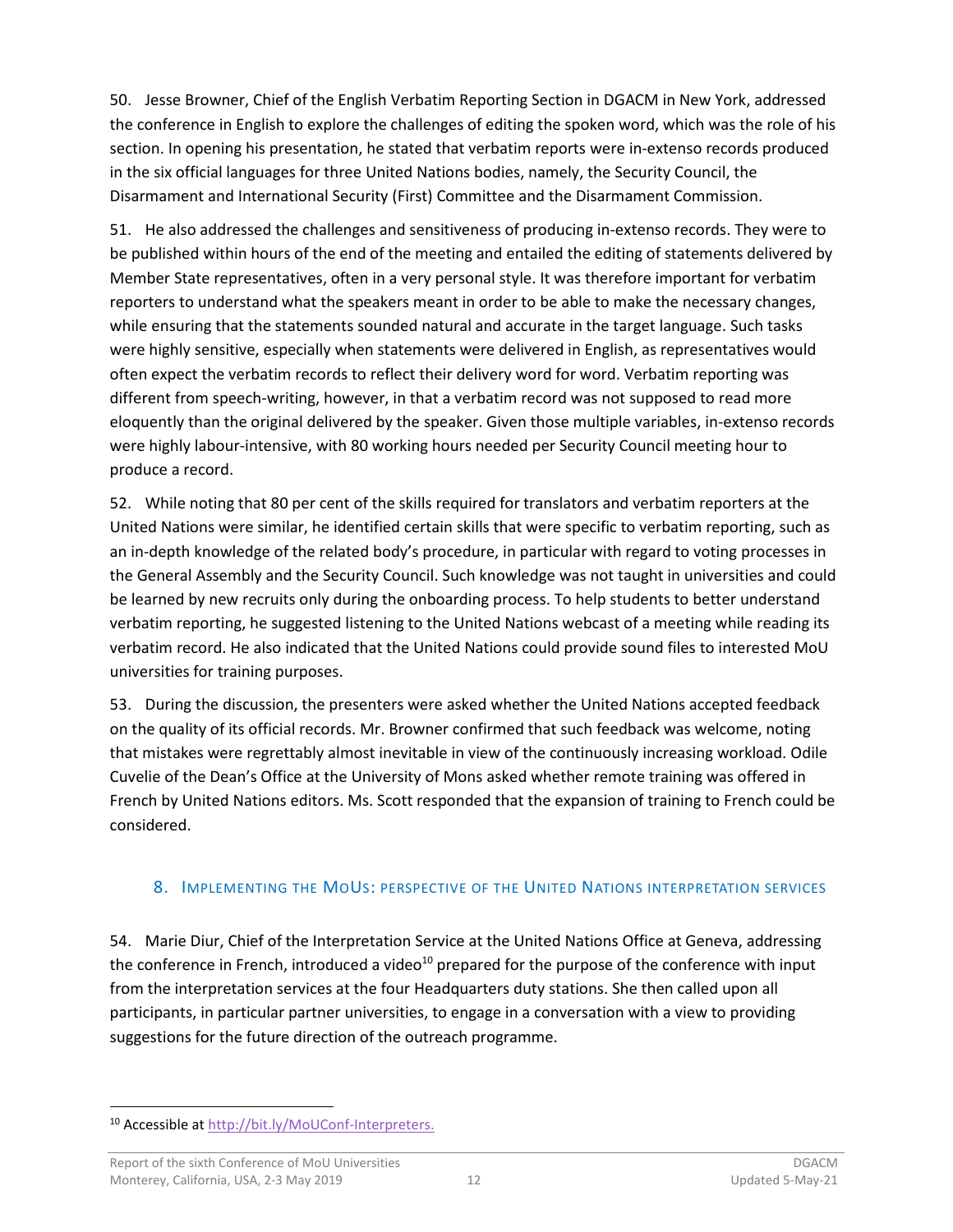55. To better support remote training, Angelique Antonova, Deputy Director of the School of Interpretation and Translation at Herzen State Pedagogical University of Russia, suggested exploring videoconferencing options to avoid technical difficulties in the future. Such technical issues were particularly detrimental in view of the time difference between Moscow and New York, which reduced the effectiveness of the time spent on training. She also noted that the practice whereby MoU universities were consulted before the designation of an MoU coordinator had been discontinued. In response, Ms. Maisonneuve indicated that the United Nations outreach mechanism had been revised in 2018 and that coordinators were being asked to serve for a maximum of five years. Under the new mechanism, coordinators were nominated unanimously by the four Headquarters duty stations and appointed thereafter by the Under-Secretary-General for General Assembly and Conference Management. They were generally former graduates or teachers from the MoU university under consideration and regarded by the nominating parties as best positioned to coordinate the cooperation with the university. She underscored that the role of the coordinators had evolved under the new mechanism. It was also important to ensure that coordinators wishing to step down could be replaced.

56. Mr. Dai observed that on-site visits by United Nations staff to Shanghai International Studies University had become less frequent over the previous five years. He suggested taking advantage of home leave to pay regular visits to MoU universities, which would be relatively inexpensive and could be made mandatory. He also proposed exploring options for universities to support the cost implications. He also asked whether access to the interpretation booths in New York could be provided to MoU universities. Responding, Patricia Meehan noted the excellent cooperation with the MoU coordinator for translation, who visited her university whenever in the region, but acknowledged that it might be challenging for coordinators to manage the responsibilities of their role in addition to their regular duties. Jayne Mutiga, Director of the Centre for Translation and Interpretation at the University of Nairobi, suggested reducing turnover among coordinators and decreasing the duration of vacancies between their tenures to ensure the smooth implementation of outreach plans. She also noted that a heavy workload had recently prevented staff of the United Nations Office at Nairobi from visiting the University of Nairobi as regularly as in the past. On the United Nations side, Ms. Diur suggested that universities appoint two university focal points for interpretation and the documentation chain, respectively, to serve as liaisons with the United Nations.

## <span id="page-14-0"></span>9. IMPLEMENTING THE MOUS: UNIVERSITY PERSPECTIVES

57. Angelique Antonova of Herzen State Pedagogical University of Russia, Patricia Meehan of the National University of Córdoba, Daniel Linder of the University of Salamanca and Sarah Bordes of the Institut de management et de communication interculturels briefed the participants on the perspective of MoU universities on the implementation of the MoUs.

58. Ms. Antonova delivered a presentation in Russian detailing a road map for successfully passing the language competitive examinations, in which she underscored the importance of carefully selecting prospective students using methods such as inviting additional experts from international organizations to participate in the selection process. She also highlighted the need for training programmes aimed at achieving excellence to be closely connected with the professional world in order to equip graduates with the professional skills and knowledge required for conference interpreting and translation. To that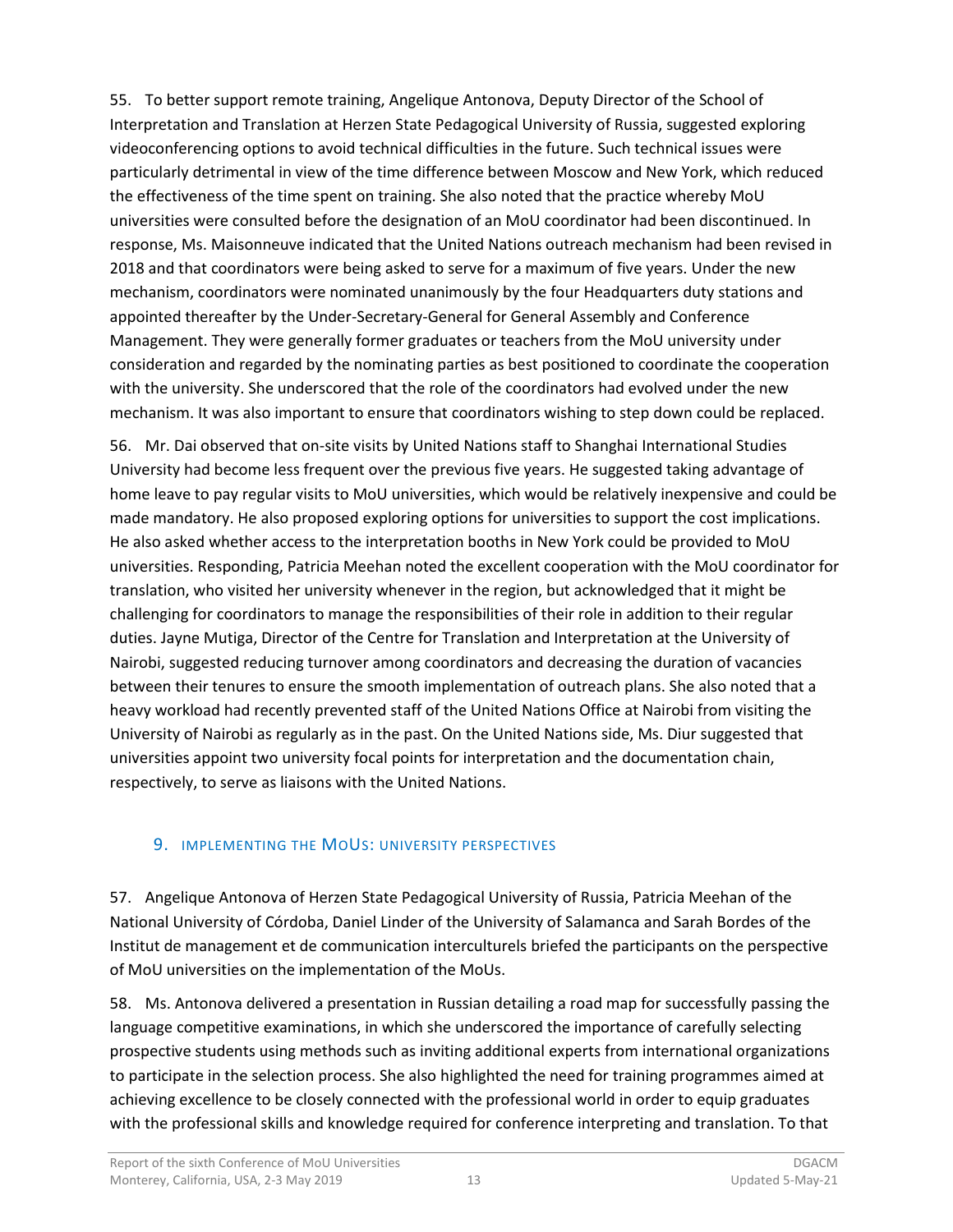end, those programmes should be practice-oriented and adapt continuously to changes and new trends in the professions, including advances in information and communications technology.

59. Trainers were expected to be familiar with the tasks, working environment and conditions of service in international organizations, as well as with coping techniques, and they should be able to offer other advice to help students to prepare for United Nations competitive examinations. As a result, classes were best taught by practising and experienced conference interpreters and translators with teaching skills. It was also important for trainers to constantly hone their educational skills. Direct on-site and remote training by United Nations language staff members, as well as the participation of such staff as observers in final examinations, was highly valued by MoU universities. It contributed to better adaptation of the programmes to internationally accepted standards and requirements through the development of common evaluation criteria. She also discussed the training-of-trainers component of the outreach programme, which enabled MoU university trainers to learn on the job under temporary contracts, allowing MoU university students to benefit from the knowledge acquired about United Nations practices and receive greater exposure to the Organization in general.

60. On the growth of e-learning opportunities, she noted that readily available technologies had resulted in technical difficulties in the past. High-bandwidth videoconferencing services should offer more reliable communications. United Nations internships had also proved an efficient tool for offering university graduates an invaluable understanding of the Organization's realities. At the end of their internships, some interns had successfully passed the freelance test, which offered them a gateway to the Organization and increased their chances of passing the competitive examinations.

61. In concluding, she highlighted that the outreach programme had proved mutually beneficial to students, graduates and trainers. Interactions within the MoU network had increased not only vertically but also horizontally among universities.

62. Patricia Meehan, addressing the conference in Spanish, gave an overview of the activities that the National University of Córdoba and the United Nations had conducted recently under their ongoing partnerships. At the outset, she recalled that the previous two years had seen the expansion of the bilateral partnership. In addition to a full MoU, which had been extended for an additional two years in 2018, a remote practicum agreement had been signed by both parties, enabling students with disabilities to receive a United Nations experience first-hand without travelling to a duty station. The remote practicants used the same software, corpus and terminology database as United Nations translators and received regular personalized feedback from United Nations staff.

63. In addition to its cooperation with language services at United Nations Headquarters, the National University of Córdoba also cooperated increasingly with the Economic Commission for Latin America and the Caribbean. Practical workshops and open talks were organized, and two students from the university had been selected to participate in internships at the Commission.

64. The university had also endeavoured to adapt its programmes by offering a summer workshop on competitive examinations for Spanish, multiple workshops on French for the United Nations and three conferences on translation for the United Nations. She indicated that the university's programmes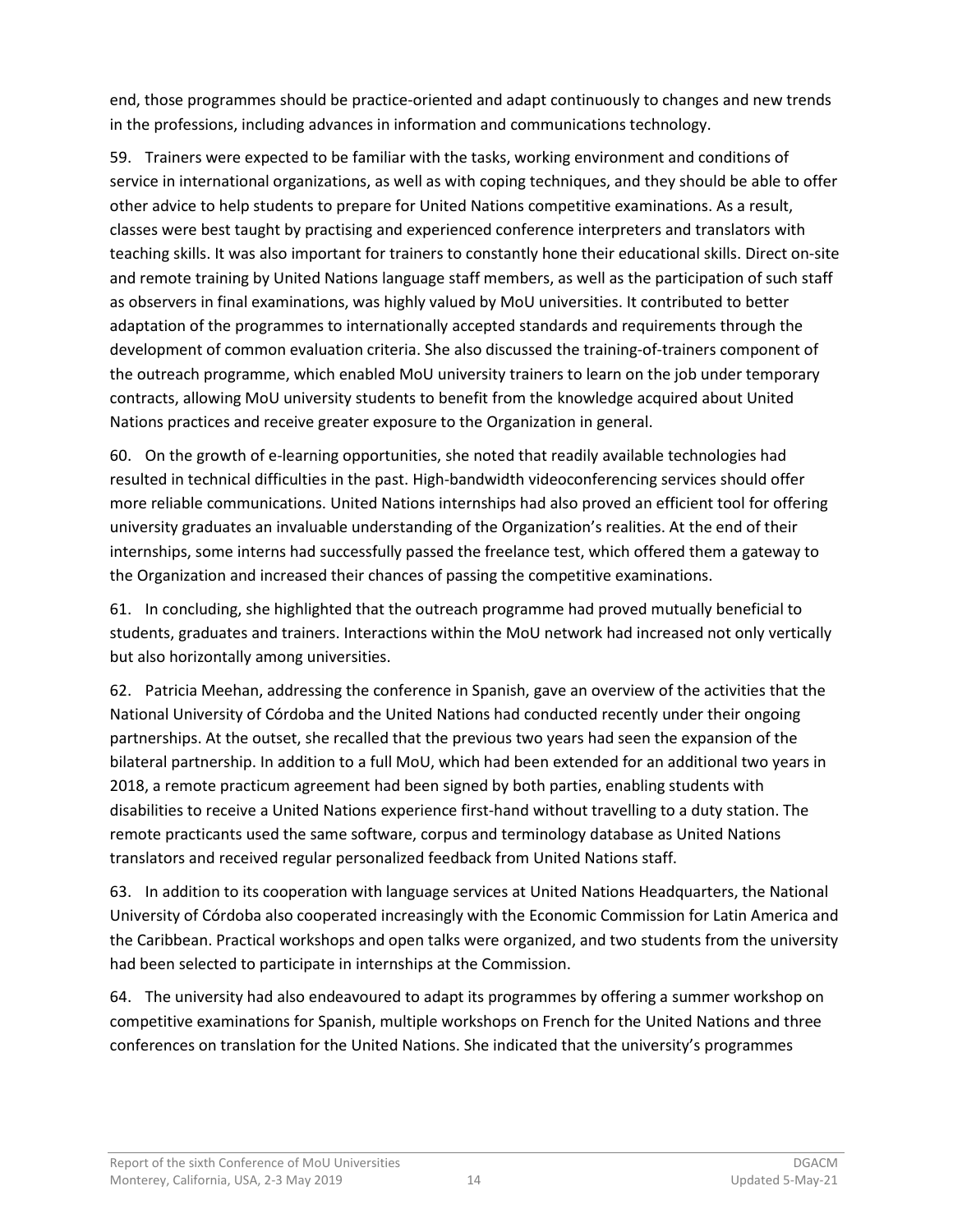increasingly used United Nations resources, such as the Spanish Translation Service blog,<sup>11</sup> UNTERM<sup>12</sup> and the United Nations Official Document System,<sup>13</sup> in its training and in information on United Nations careers in its communication products. Over previous years, the university had also participated consistently in the student category of the Saint Jerome Translation Contest. In addition, the university had supported the training of United Nations staff in 2018 by providing 15 staff members with 40 hours of remotely conducted specialized training.

65. Daniel Linder, addressing the conference in English, presented the Salamanca model of training, which had been used to provide interorganizational training as well as training for undergraduate and postgraduate students since 2008. Some of the international organizations that had participated in the past included the Directorate-General for Translation of the European Commission, the European Central Bank, the European Parliament, the International Atomic Energy Agency, the International Criminal Court and the United Nations Office at Geneva. Support had been received from various institutions for the seminars, such as the Universities Contact Group of the International Annual Meeting on Language Arrangements, Documentation and Publications, and the Iberian Association of Translation and Interpreting Studies. In 2017, an award for the best session by a member of an international organization had been introduced. The eighth seminar on legal and institutional translation for international organizations was scheduled to be held at the University of Salamanca in 2020, focusing on two major areas: accessibility and diversity, and technologies and globalization. It would consist of eight plenary sessions, eight workshops and two round-table discussions.

66. Sarah Bordes, addressing the conference in French, opened her presentation by recognizing that many stakeholders took part in the implementation of the MoUs and underlining the importance of establishing a working relationship between university focal points and the MoU coordinators. She described some of the recent efforts to improve the impact of the cooperation between the United Nations and the Institut de management et de communication interculturels. For example, although training was regularly delivered on-site or remotely by United Nations staff, such training sessions were always thoroughly prepared in advance by faculty staff and students of the institute. Often, graduates of the institute who had recently passed the competitive examinations were also invited to participate. Trainers at the institute regularly used United Nations materials to enable students to familiarize themselves with certain disciplines or the accents heard at the United Nations. Staff of the Organization were regularly invited to participate in preselection tests or final examinations at the institute, in some cases with deliberative authority. She mentioned certain student initiatives, such as the regular participation of students in the Saint Jerome Translation Contest and model United Nations simulation exercises. Students of the institute had established a club called "pair à pair" that aimed to raise awareness of career opportunities in international organizations, including the United Nations. As a result, graduates of the institute who applied to the competitive examinations were better prepared, demonstrated stronger motivation and had a better understanding of the Organization. While students at the institute did not typically aspire to work for the United Nations, those joint efforts had resulted in

<sup>&</sup>lt;sup>11</sup> Accessible at <https://onutraduccion.wordpress.com/> (for United Nations Headquarters) and <https://conf.unog.ch/paginilla> (for the United Nations Office at Geneva).

<sup>12</sup> Accessible at https://untermportal.un.org/UNTERM/portal/welcome.

<sup>13</sup> Accessible at [https://documents.un.org/.](https://documents.un.org/)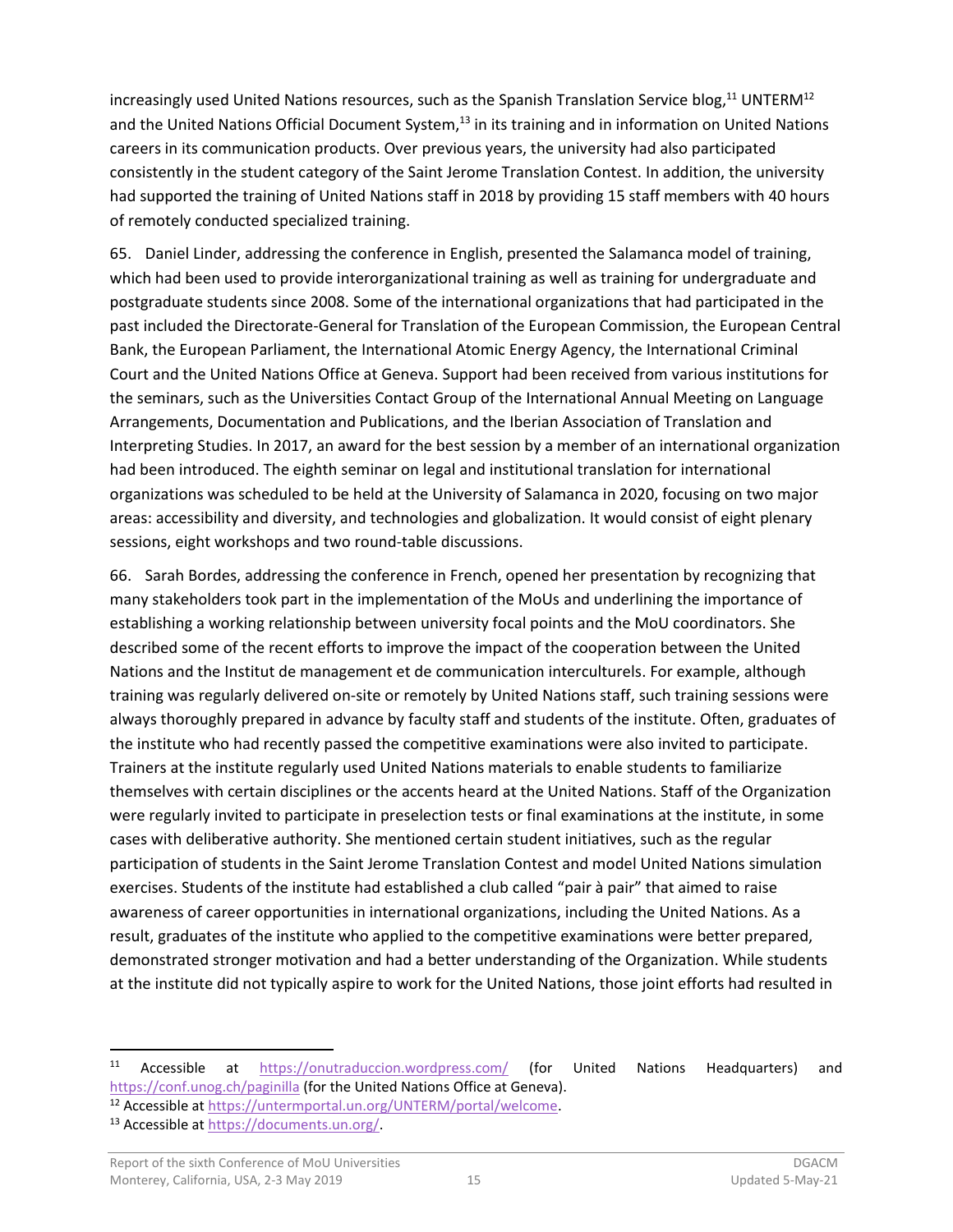increasing interest among the students in pursuing such a career. She suggested that the activities be annualized for greater impact so that every class received the same exposure to the United Nations.

## <span id="page-17-0"></span>10.USING UNITED NATIONS MATERIAL IN INTERPRETER TRAINING: WHICH, WHEN, HOW AND HOW MUCH?

67. Moderated by Cas Shulman-Mora of the Middlebury Institute, the session included presentations by United Nations staff members Alice Ryckmans, Interpreter at the United Nations Office at Vienna, and Kirill Kasyanov, Senior Interpreter at the United Nations Office at Nairobi, and by MoU university representatives Yao Bin, from the School of English and International Studies at Beijing Foreign Studies University, Alexander Ponimatko, from the School of Translation and Interpreting at Minsk State Linguistic University, and Leire Carbonell Aguero, from the Middlebury Institute.

68. Alice Ryckmans, addressing the conference in French, noted that, in its cooperation with MoU universities, the United Nations remained mindful that the universities trained language professionals for various markets depending on the geographical location, history and priorities of each university. The outreach programme was not intended to confine MoU universities to cooperation with the Organization alone. Indeed, the United Nations was itself working closely with other possible employers, including the European Parliament and the European Commission, on joint training endeavours, for example the contribution of the United Nations to the European Union speech repository. To introduce United Nations materials into MoU university training, she suggested initially avoiding overspecificity through the use of themes of interest to a variety of students, providing general information on the Organization and its internal operation, sharing information on the location of audio materials in the public domain and providing links to useful resources, for example the PaperSmart portal,<sup>14</sup> where official documents and statements could be found. Those materials could be introduced in the initial phase of the training programme for exercises such as sight translation. She concluded by inviting MoU universities to contact United Nations staff interpreters if support was needed to incorporate United Nations materials into the training.

69. Kirill Kasyanov, addressing the conference in Russian, suggested using United Nations speeches with full transcripts, such as those delivered in General Assembly plenary meetings or public meetings of the Security Council, to hone the skills of simultaneous interpreters. Those verbatim records, also known as procès-verbaux at the United Nations, were available from United Nations websites, including the Official Document System, which permitted searches by symbol. <sup>15</sup> The United Nations Audiovisual Library<sup>16</sup> was another useful resource, especially as its records could be downloaded in the two weeks following the meeting date. A live broadcast of United Nations meetings was available from United Nations Web TV.<sup>17</sup> Video and audio feeds of general debate statements, with interpretation in all United Nations official languages, were also available from a dedicated website.<sup>18</sup> He stated that those materials

<sup>14</sup> Accessible at [https://papersmart.unmeetings.org/.](https://papersmart.unmeetings.org/)

<sup>&</sup>lt;sup>15</sup> Documents of the General Assembly belong to the A series, while those of the Security Council are available under the S series.

<sup>16</sup> Accessible at [www.unmultimedia.org/avlibrary/.](http://www.unmultimedia.org/avlibrary/)

<sup>17</sup> Accessible at [http://webtv.un.org/.](http://webtv.un.org/)

<sup>18</sup> Accessible at [https://gadebate.un.org.](https://gadebate.un.org/)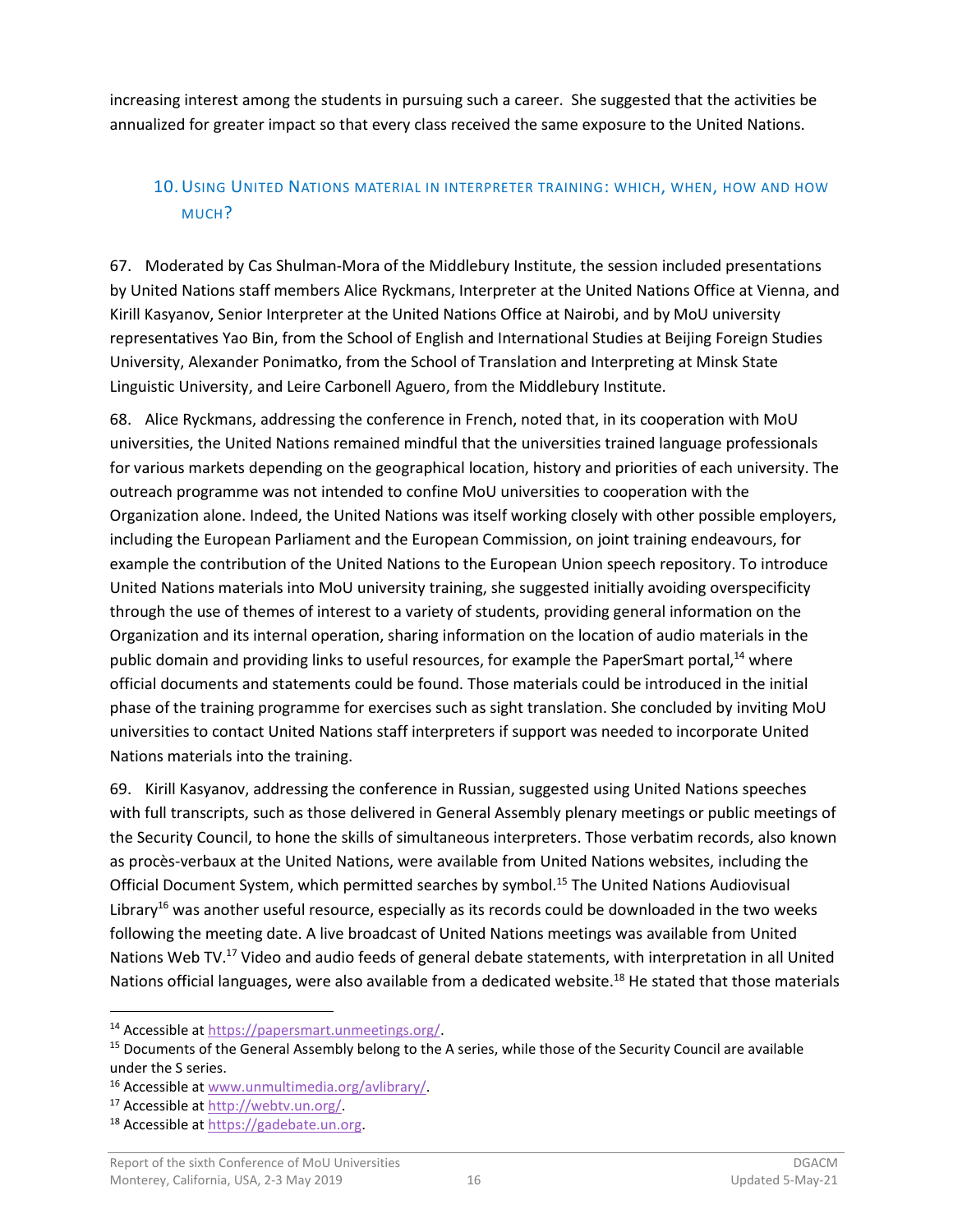could be introduced at any point of the training process. It was preferable to begin with easier speeches and then introduce more complex content, for example on regional issues, that was delivered at higher speed or covered a wide array of accents. In concluding, he stressed the importance of practice for students to achieve a higher degree of automaticity.

70. Yao Bin, addressing the conference in Chinese, gave a presentation on how United Nations materials had been used at Beijing Foreign Studies University since 1973, shortly after Chinese had been made a working language of the General Assembly. He also provided background information on training programmes at his university that had been geared towards the United Nations market since the late 1970s. Although such programmes had become more oriented to the Government of China and the private sector over the years, United Nations materials had continued to be used in the teaching programmes. Translation courses at the university currently included a section dedicated to United Nations materials in which reports, international conventions adopted under the auspices of the Organization and other official documents were studied as part of the curriculum. Interpreting courses also frequently used United Nations materials, such as statements delivered at key conferences by Member State representatives, including Chinese officials, and by senior United Nations officials. The School of English and International Studies would soon make further efforts to introduce more United Nations materials into the training process. At the university level, he underlined that efforts were also being made to raise awareness of the Organization through the establishment of a school of international organizations.

71. Alexander Ponimatko, addressing the conference in Russian, stressed from the outset that Minsk State Linguistic University did not have separate training programmes for interpreters and translators because it considered them to be universal professionals. To train language specialists for international organizations, the university had established a programme based on the requirements shared by the United Nations and in which United Nations materials recommended by the Organization were routinely used. The programme had already yielded some tangible results, with graduates of the university participating in United Nations internships, passing competitive examinations or undertaking other forms of work experience at the Organization. To prepare students, faculty members used United Nations materials such as websites, United Nations Web TV, YouTube channels<sup>19</sup> and press releases.<sup>20</sup> He underlined that podcasts with access to video recordings and simultaneous interpretation were particularly useful for training language professionals. He also noted that United Nations materials were used to build glossaries, and he called for the development of a guide for interpreters, which could be produced with the collaboration of MoU universities.

72. Leire Carbonell Aguero, addressing the conference in Spanish, presented the structure of the workshop introduced for second-year interpreting students at the Middlebury Institute. The workshop consisted of three distinct parts. The first part covered aspects of the competitive examinations, including the required language combinations, which would influence the selection of a third language; the examination structure; and the type of speeches to be interpreted in the examination. The second part of the workshop addressed how to organize the available information in order to better prepare for the examination. Different options were considered, such as organization by United Nations body, by

<sup>19</sup> Accessible at [www.un.org/en/social-media.](file:///C:/Users/C.Maisonneuve/AppData/Local/Microsoft/Windows/Temporary%20Internet%20Files/Content.Outlook/QZRKF4GG/www.un.org/en/social-media)

<sup>&</sup>lt;sup>20</sup> Accessible at [www.un.org/press/.](http://www.un.org/press/)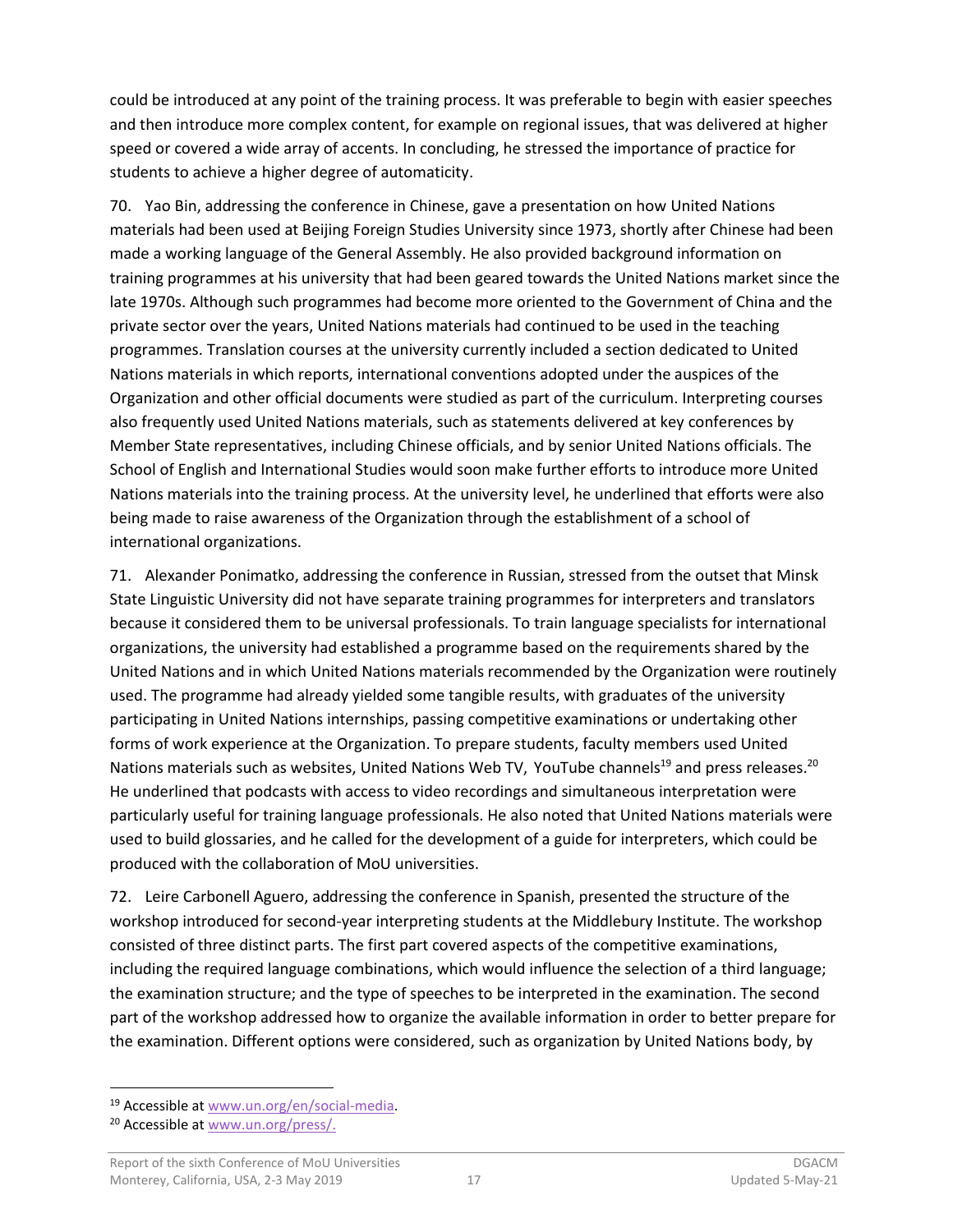theme or by region, with organization by region useful in gaining knowledge of relevant acronyms and different accents. The third part of the workshop entailed: an examination of the macrostructure of the General Assembly, and its various themes in particular; an analysis of regional questions; and the study of other matters, such as the reform of the Security Council. After the workshop, mock examinations were organized under the same conditions as the competitive examination, namely, the interpretation of three speeches of 10 minutes each, followed by another series of three speeches in the third language, as applicable. As a result of this workshop, applicants to examinations proved to be better prepared and less nervous in examinations. In the future, new workshops could be organized with different approaches, such as a specific theme, region or United Nations body, or with a focus on a particular aspect, such as complex accents or a challenging pace of delivery.

## <span id="page-19-0"></span>11.HOW ARTIFICIAL INTELLIGENCE, MACHINE TRANSLATION AND OTHER TECHNOLOGICAL ADVANCES CHANGED HOW WE TRAIN TRANSLATORS AND WHAT WE TRAIN THEM TO DO

73. This session was moderated by Adam Wooten of the Middlebury Institute and included presentations from four university representatives: Marie-Paule Chamayou of the École supérieure d'interprètes et de traducteurs, Odile Cuvelier of the University of Mons, Alexa Alfer of the University of Westminster and Nicolay Garboskiy of Lomonosov Moscow State University.

74. Marie-Paule Chamayou, addressing the conference in French, presented the changes being made to the curriculum for the master's programme at the École supérieure d'interprètes et de traducteurs in view of the evolving trends in the profession. In September 2019, a new course on post-editing was scheduled to open for all graduate students and would be based on tools developed by the European Union in its post-editing training programmes. The school would also double the amount of training hours dedicated to revision while continuing to offer courses on computer-assisted translation. Information and communications technologies courses would be integrated into additional courses, such as courses on localization and on multilingual corpuses in which the available information technology tools would be presented.

75. Odile Cuvelier, addressing the conference in French, presented the latest advances in the field of artificial intelligence and machine translation, and some of the questions that they posed for training institutions such as the University of Mons. She began by noting that the advances had occurred at such a pace that schools of interpretation and translation had been caught off guard. After presenting the structure of the university's master's programmes, its language combinations and the specializations available to translation students, she highlighted the efforts being made to integrate new technologies into the curriculum. Courses on computer-assisted translation tools were offered to fourth-year students, and some professors used speech recognition tools in their teaching approach.

76. However, many questions about artificial intelligence and machine translation remained unanswered. For example, it was difficult to predict whether human translation would remain the standard of the profession or be replaced by post-editing. Faculty members also remained unsure as to how revision courses should adapt to the rise of post-editing, which involved revising a machinetranslated text. In addition, the question of timing for introducing computer-assisted translation tools to students was an open question. For training institutions based in the European Union, which were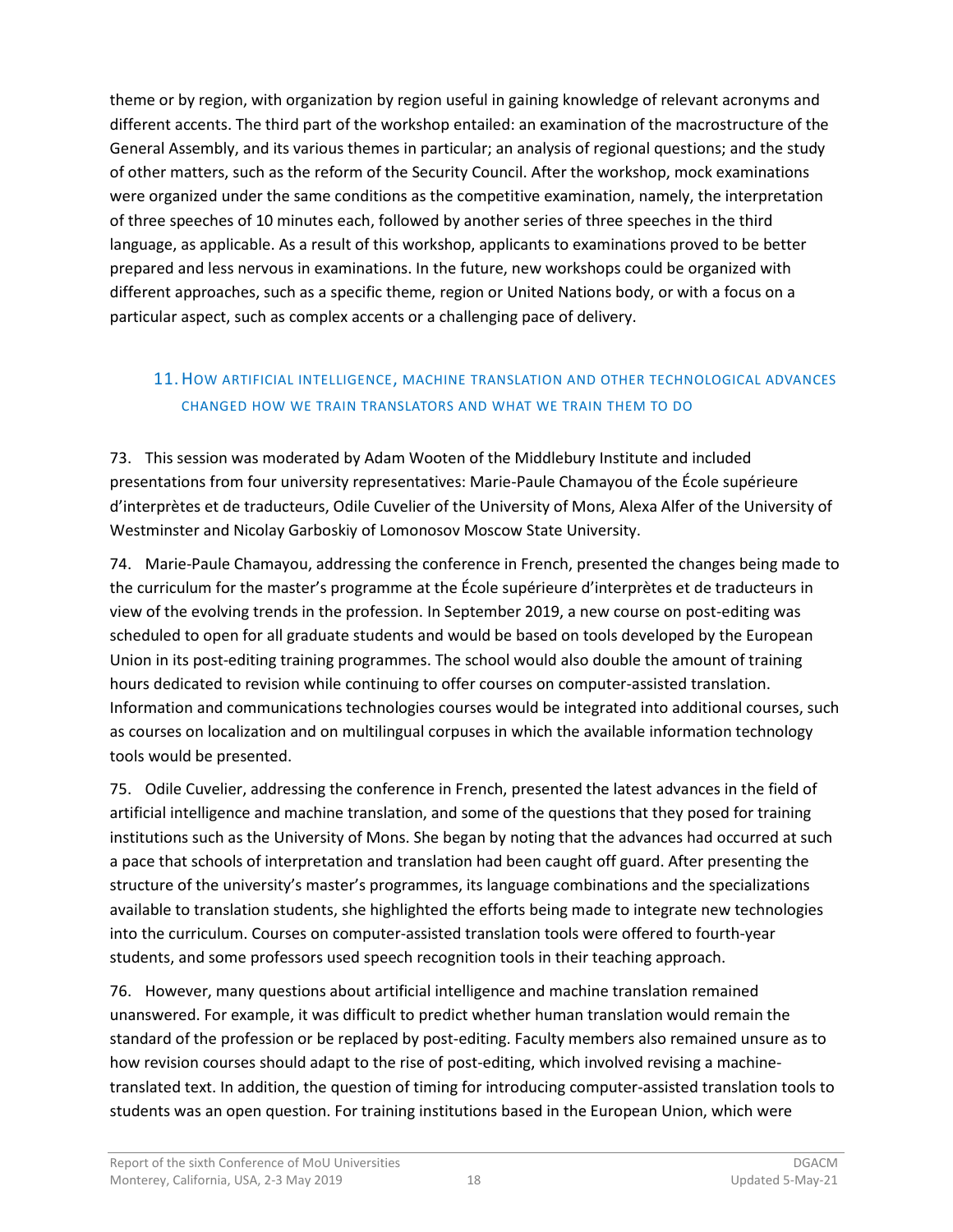limited to a number of credits towards the completion of the degrees that they offered, the addition of new courses would require others to be sacrificed, resulting in difficult choices for translation schools. It was also anticipated that the generalization of computer-assisted translation would change market standards and could require translators to choose between productivity and quality. In concluding, she noted that it remained unclear whether a good post-editor should also be a good translator. The answer to that question would have profound implications for the training of language professionals.

77. Alexa Alfer, addressing the conference in English, presented the structure of the master's degree in translation and interpreting at the University of Westminster, which was a one-year specialization programme. She stressed that software tools had been embedded in compulsory modules covering computer-assisted translation, pre-editing, editing and post-editing. Courses were also offered on Trados and other technologies.

78. To stimulate discussion, she raised questions about the role of training institutions in preparing future language professionals as opposed to the role of recruiting institutions with their onboarding processes. As previous speakers had indicated, training institutions in the European Union were restricted to a maximum number of credits per academic year. The long list of requests received by training institutions from the translation services market and from international organizations was therefore difficult to accommodate. She sought suggestions on how priorities should be set to best meet the needs of potential employers and alleviate the tension between the capacities of training institutions and the wishes of employers.

79. With regard to artificial intelligence and machine translation, she also expressed concerns over the ageing workforce in translation and interpreting schools, which posed additional challenges for universities when teaching new technologies as part of their programmes. Another difficulty facing institutions such as the University of Westminster was the forthcoming withdrawal of the United Kingdom of Great Britain and Northern Ireland from the European Union, which would have an impact on the university's resources at the human, operational, organizational and financial levels.

80. Nicolay Garboskiy, addressing the conference in French, began his presentation by mentioning that translation and interpreting ranked 265th among professions at high risk of becoming fully automated in the future. Such predictions had implications for training institutions, which should train future language professionals with the tools of the future rather than those of the past. Translators were no longer required to be walking encyclopaedias, but should instead be capable of processing enormous flows of information using the tools at their disposal.

81. Until recently, translation and interpreting required a full oral and written understanding of the languages involved, but language professionals now also needed to be digitally literate. In that context, it was important to understand the difference between training someone how to translate, and training a future translator, i.e. producing a language professional capable of operating in a digital environment. In concluding, he welcomed the fact that the cooperation between the United Nations and MoU universities had been a two-way street, with United Nations staff supporting the training of future language professionals and MoU universities supporting the training of United Nations staff.

#### <span id="page-20-0"></span>12. REMOTE TRAINING: PROS AND CONS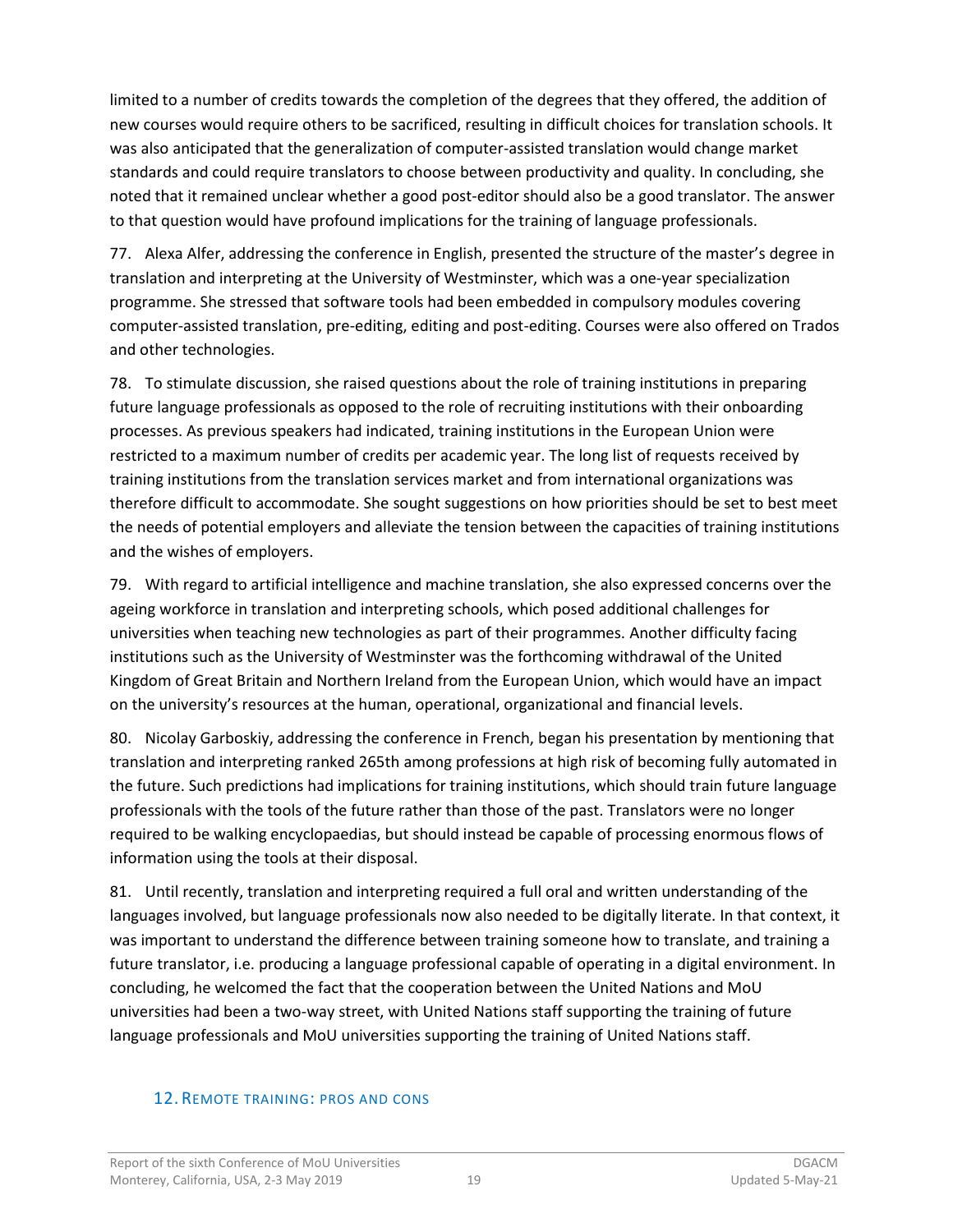82. The session was moderated by Stéphanie Terrien-Cooper of the Middlebury Institute and included presentations from United Nations staff and MoU university representatives: Sheila Shermet and Natalia Kobleva of DGACM in New York, Changshuan Li of Beijing Foreign Studies University and Steven Wonnacott of the University of Bath.

83. Ms. Shermet, addressing the conference in English, began by recalling the context in which remote training had been initiated, namely, that there remained a shortage of qualified candidates in United Nations competitive examinations for English interpreters, which was not the case for Chinese interpreters. That situation had resulted in very few candidates passing the examinations. Her presentation was based on three of her past experiences with remote training:

- (a) From the United Nations Office at Geneva, she had coached a particularly gifted second-year university student from the Middlebury Institute remotely using recordings made by the trainee, feedback sent by email and in-person contact whenever possible. Such methods had proved helpful in building the student's confidence and improving her performance. The student went on to pass the freelance test and later the competitive examination for English interpreters;
- (b) She had used Skype to coach a freelance United Nations interpreter who was adding Spanish to her language combinations. The trainee interpreted live United Nations speeches and the coach listened to the interpretation and provide feedback over Skype simultaneously. The method had helped to structure the training process and ensure interactivity between the trainee and the coach. However, it had proved more difficult for monitoring progress by the trainee than the use of recordings. Although the trainee had passed the freelance test in Spanish, Ms. Shermet had concluded that it had been a less effective method of providing indepth training;
- (c) Over the previous eight years, she had participated in hybrid online/in-house pilot training programmes consisting of eight weeks of online training followed by three weeks of intensive in-house training. For the online session, participants had worked on two different speeches per language per week. Both trainers, one per source language of Russian and French, then sent feedback or recordings by email. The intensive in-house training had been hosted at the United Nations during a slow period and therefore did not incur any costs. It had followed the same schedule as regular staff interpreters, namely, six hours of instruction per day, with half a day midweek for preparation, research and rest. Mock conferences and mock examinations had been conducted as part of the training. As a result of the programme, the pass rate for the competitive examination had improved significantly, and many participants had joined United Nations entities as freelance interpreters. The programme had also proved mutually beneficial because 6 of the 10 United Nations staff involved continued to serve as trainers in other capacities. Owing to its dual remote/in-house nature, the programme had also proved highly cost-effective. In terms of lessons learned, it had been agreed that a better approach would be to start with the in-house segment and follow with online coaching.

84. She then presented the advantages and disadvantages of each method of delivery for both the Organization and participants, with the conclusion that remote/online training was a useful supplement to other forms of training. Although online training was particularly effective for one-on-one coaching or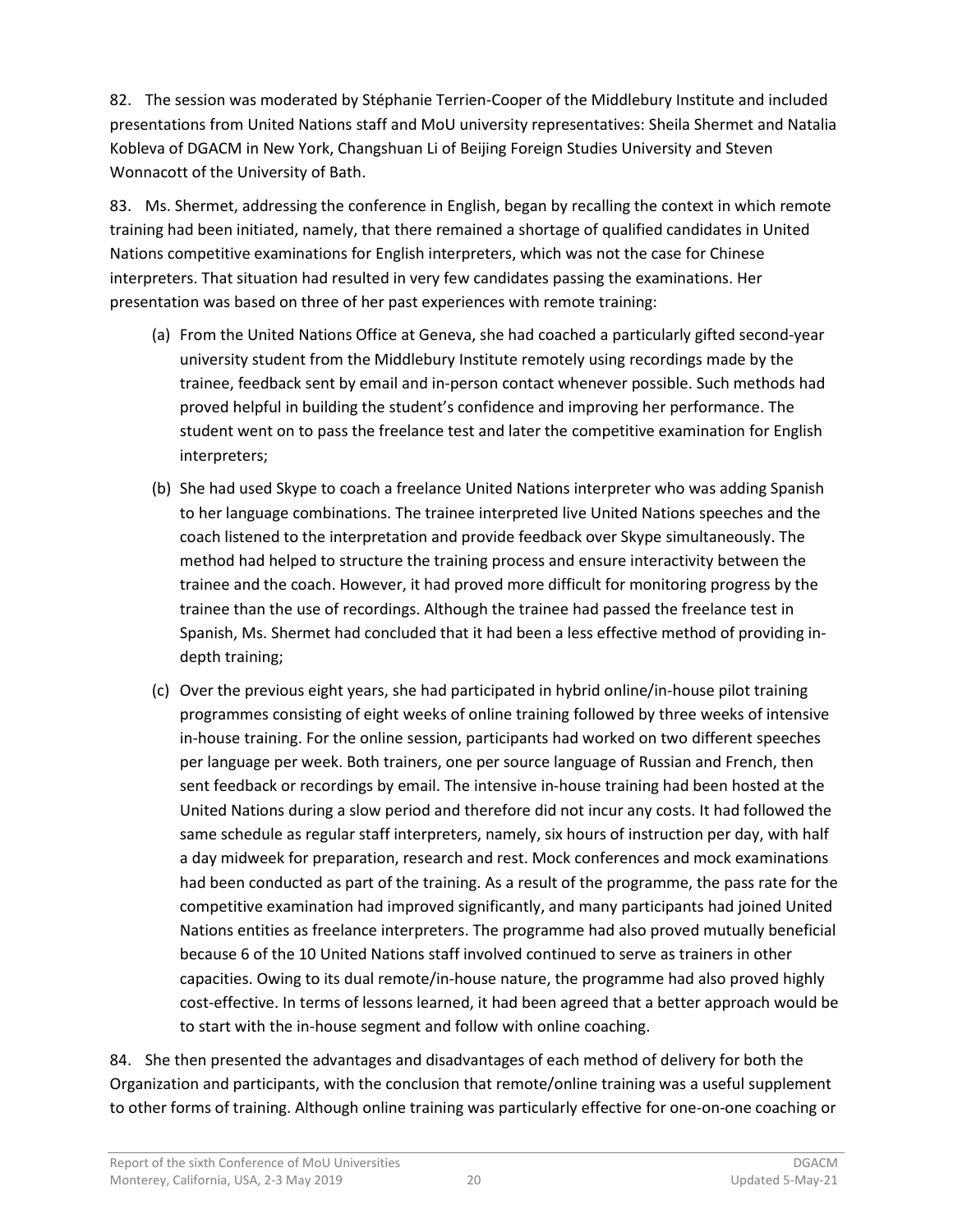tutoring, in-person contacts were best to develop trust, support examination preparation and build group dynamics.

85. Natalia Kobleva, addressing the conference in English, presented the experience of the Russian Translation Service in New York in conducting remote training with a university under a remote practicum agreement. The remote training began in the second semester of the programme, when students had received sufficient foundational training. It consisted of groups of eight students of both translation and interpretation, preselected by the university on the basis of their qualifications and motivation. They participated in one three-hour session every two weeks. Some of the sessions were lectures, while others were practical, with translation assignments sent by email. There were many advantages to that approach. For example, there were no budgetary implications, the United Nations could reach students anywhere, students did not miss sessions even when travelling because they could participate in the programme from anywhere, and sessions could be recorded to support institutional memory. In terms of disadvantages, it was difficult to build rapport with participants in the absence of any visit to the university, problematic for United Nations trainers to stay on track of weekly homework with eight participants and challenging to maintain contact with former participants. Technical difficulties were also observed at times. In concluding, she suggested strengthening interactions with university staff and encouraging them to keep records of the assignments and exercises given to their students. Feedback from faculty members was also welcomed to continue improving the programme.

86. Changshuan Li, addressing the conference in Chinese, recalled that Beijing Foreign Studies University had concluded a remote practicum agreement with the United Nations in 2018, in addition to the existing MoU. The agreement covered both translation and interpretation. Six students had participated in a six-month training programme for translation, during which they were requested to complete translation assignments. Mentors had then provided their feedback on the quality of the translations. All participating students had submitted positive evaluations of the translation programme. The programme for interpretation students consisted of six remote training sessions conducted before the language competitive examination for Chinese interpreters in 2018. Between 30 and 40 applicants had participated in each session, and two had passed the examination.

87. Steven Wonnacott, addressing the conference in English, shared the experience of the University of Bath with regard to remote training with the United Nations, focusing on a recent editing lecture and Russian translation workshop given to Bath students. The editing session had consisted of a remote lecture with about 15 students, while the translation workshop had consisted of two groups of four students with Russian and English as the main language of each group, respectively. The students had submitted their homework in advance so that the United Nations trainer could provide collective feedback during the session. He said that that remote training was beneficial because it was more costeffective and flexible than in-house training. For further improvement of the programme, he suggested considering longer, more interactive and more frequent sessions and requiring careful preparation by the students before the session. Forward planning work would also benefit the programme. In concluding, he expressed an interest in exploring new approaches, such as the hybrid online/in-house programme described by Ms. Shermet, and providing training for United Nations staff in return for their support.

88. During the discussion, Ms. Shermet, responding to a question about communicating feedback, stressed the psychological aspects of the training process. As it was important to build up the confidence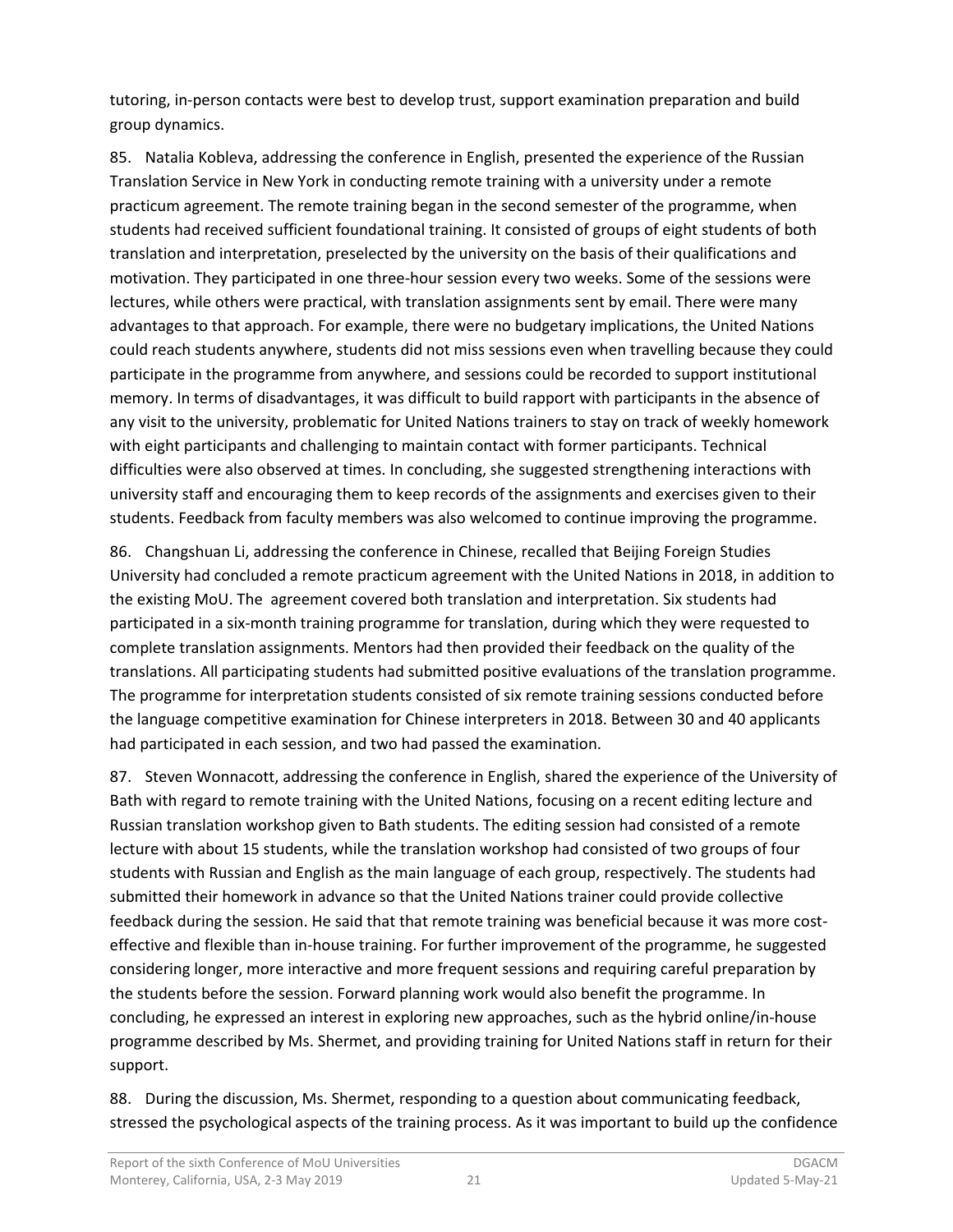of trainees, listing every mistake should be avoided. Trainers should instead identify one or two error patterns or recurring problems per session on which a trainee should focus. Both Mr. Li and Mr. Dai touched upon the work of remote practicants and asked whether it helped to save the United Nations time. Ms. Kobleva responded that remote practicants were not assigned real work assignments. Ms. Maguire added that no time saving had been observed. Commenting on the presentations, Ms. Ryckmans suggested holding one-on-one Skype sessions to build rapport. Referring to previous comments on the importance of possessing a perfect command of the target language, Ghina Ithani, Arabic Translator at ESCWA and MoU coordinator for translation at Saint-Joseph University, noted that United Nations trainers were spending a lot of time correcting basic translation mistakes. She invited universities to address that main language problem. With regard to the lack of a personal touch in remote training, Ms. Lafeber noted that millennials routinely used remote technologies for various purposes and so might not see remote training as a barrier to building rapport.

## <span id="page-23-0"></span>13. CHALLENGES OF TRAINING LANGUAGE PROFESSIONALS TODAY: AN OVERVIEW OF THE CONTEXT IN WHICH MOU UNIVERSITIES OPERATE AND IMPLICATIONS FOR FUTURE COOPERATION UNDER THE **MoUs**

89. The session was moderated by Renée Jourdenais of the Middlebury Institute and included presentations by four MoU university representatives: Harry Dai of Shanghai International Studies University, Fernando Prieto Ramos of the University of Geneva, Ebithal El Badry of the American University in Cairo and Laura Burian of the Middlebury Institute.

90. Mr. Dai, addressing the conference in Chinese, said that automated translation had failed to deliver on its promise because it could not match the quality of human translation in relation to complex structures. Nevertheless, the anticipated demise of the profession owing to the rise of machine translation had already shaken the determination of young generations to pursue a language career. Although universities had no difficulty attracting applicants in sufficient numbers, they had begun to struggle to attract adequately qualified candidates. Applicant demographics had changed over the years, in that candidates had previously been more qualified, with several years of experience living in Englishspeaking countries. It had also become increasingly challenging to attract students to a career at the United Nations. Despite the Organization's prestige, the career path was regarded as less competitive than others. The income of trained interpreters in the Chinese private sector was estimated to be nearly 50 per cent higher than at the United Nations. In concluding, he also presented examples of successful recent collaboration of the Shanghai International Studies Institute with the United Nations, as well as with other international partner organizations.

91. Fernando Prieto Ramos, addressing the conference in Spanish, described two major changes in the profession: market diversification was increasing, and the introduction of machine translation had farreaching implications for productivity standards, production workflows and the expected profiles of language professionals. As a result, the needs of employers were also evolving, with reduced emphasis on routine tasks, which could be handled by machine translation, and greater emphasis on high-value and other specialized skills, for example thematic expertise in legal, financial, political and other fields, mastery of post-editing software tools, and versatility. Such changes had implications for training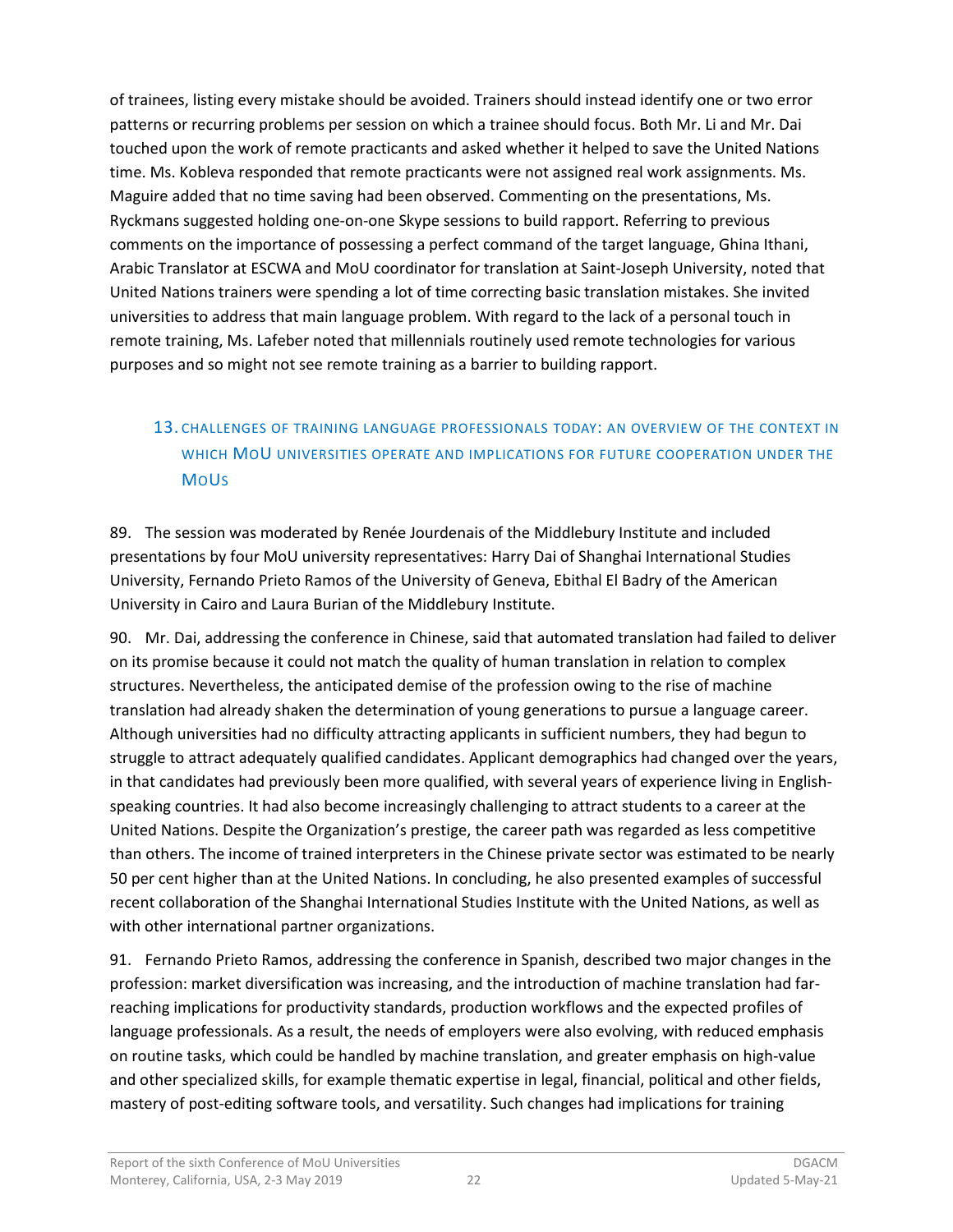institutions. The University of Geneva had adapted its programmes in 2014 by reflecting new trends in the field, improving high-value skills, maintaining excellent placement rates of its graduates and contributing to innovation by connecting training, professional practice and research. The master of arts in specialized translation was focused on legal and institutional translation and on economic and financial translation, while the master of arts in translation and technology was focused on machine translation and other information technology tools, and the master of arts in translation and specialized multilingual communication covered versatile fields of work such as transcreation, localization and specialized writing. The university's cooperation with the United Nations also reflected these new trends, with a focus on comparative law for translators and interpreters, post-editing, and speech recognition.

92. Ebithal El Badry, addressing the conference in English, presented the programmes offered by the American University in Cairo. She noted from the outset that the university provided practical training rather than theoretical courses. A new programme in simultaneous interpreting was being designed with the assistance of the MoU coordinator for interpretation, who was serving as the external reviewer. She expressed her university's interest in receiving access to the eLUNa tool in order to better train its students; Trados was currently being used. She was also interested in obtaining more information about other United Nations materials and resources that the university could use. The assistance of the MoU coordinators would be sought to identify such resources. In concluding, she too observed a lack of main language mastery by university students, which was a serious issue.

93. Laura Burian, addressing the conference in English, presented some challenges faced by the Middlebury Institute and its students and graduates. The institute was a private institution whose tuition fees were high, especially in comparison with European schools. It trained language professionals for a wide variety of career options, including the freelance market. The United Nations and international organizations represented only a small portion of the market, and one in which opportunities were scarce. Different prospective employers meant different training needs. There were separate career paths for each language offered at the Institute. For example, Spanish language professionals were in higher demand in the legal system and in health care. Translation technologies were another challenge for training institutions, which were adapting their programmes to teach foundational translation and interpreting skills initially and introduce technologies later. However, there was no consensus on when and how such tools should be introduced to translation and interpreting students. Faculty members also needed to adapt to those new trends. As technology was constantly evolving, adaptability should also be encouraged to ensure that students adopted new tools as they arose.

## <span id="page-24-0"></span>14.WORKING TOGETHER: FUTURE PLANS AND FUTURE UNITED NATIONS NEEDS – CONFERENCE **OUTCOMES**

94. Carole Maisonneuve read out the draft outcomes of the conference, which had been prepared by a drafting committee composed of a representative of the United Nations (Ms. Maisonneuve) and a representative of the MoU universities (Mr. Dai).

95. Following the proposal of amendments by the United Nations and MoU university representatives, the conference outcomes were adopted. They are reproduced in [section](#page-25-1)  $V$  below.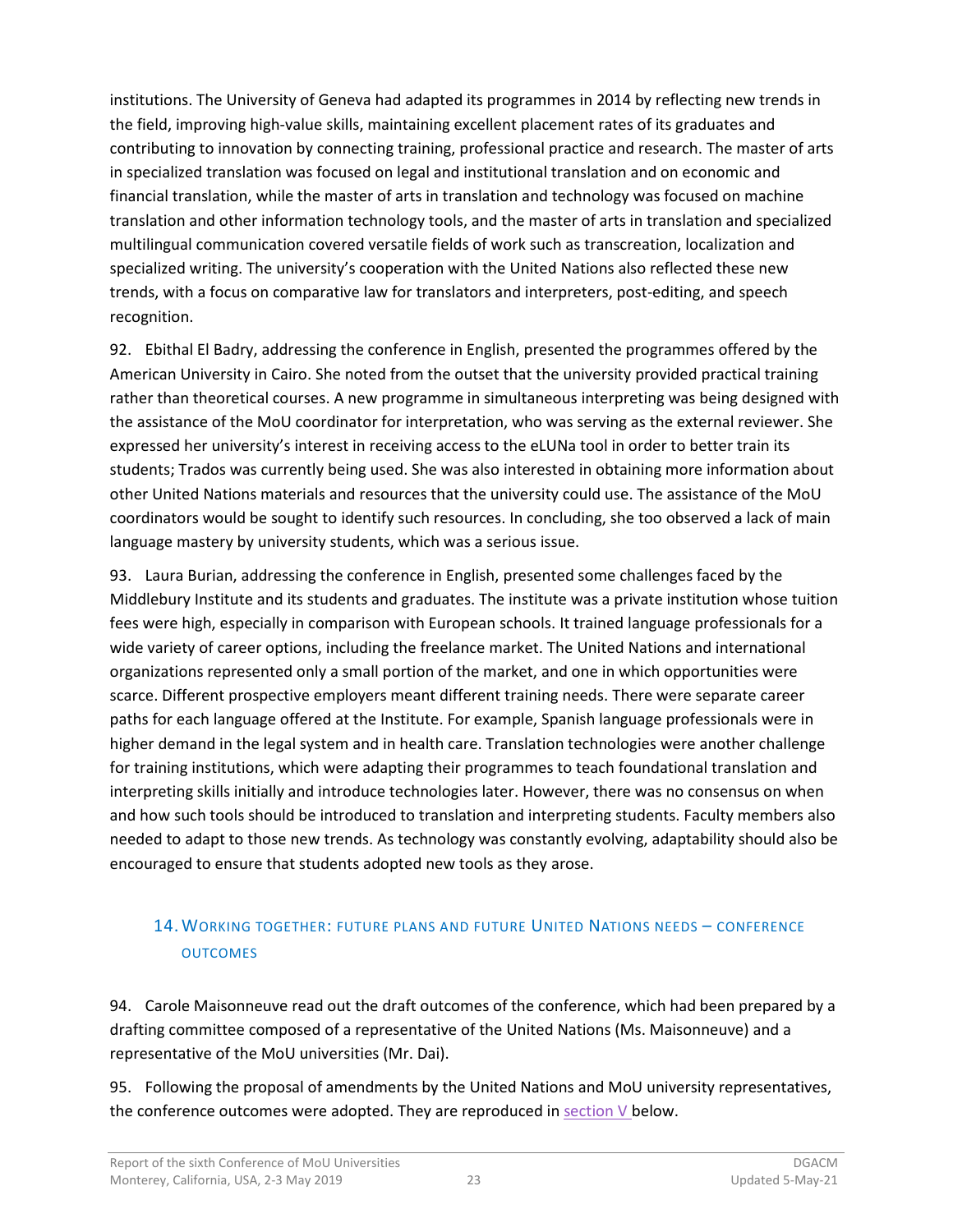### <span id="page-25-0"></span>15. CLOSING

96. During the closing segment, Ms. Pollard congratulated all participants, in particular those from the hosting Middlebury Institute, on the results achieved and invited MoU universities to participate in the seventh conference, to be held in 2021 at a United Nations duty station to be confirmed after internal consultations were completed.

97. Renée Jourdenais officially closed the conference and invited all participants to attend the opening reception of the Monterey Forum.

### <span id="page-25-1"></span>**V. OUTCOMES**

The members of the MoU network agree to the following:

On competitive examinations for language posts:

- They welcome the increasing use of social media and direct communications with MoU universities to promote competitive examinations for language posts
- They take note of the request for feedback on the results of competitive examinations and agree to explore the possibility of providing information on levels of performance
- They note with interest that options are being explored to use remote testing in United Nations examinations for interpreters

On training:

- They reiterate the importance of training prospective language professionals in speed-coping techniques in both translation and interpreting in order to increase success rates in competitive examinations
- They emphasize the need for practice by interpretation students to achieve the automaticity required to succeed in examinations
- They stress the need for early introduction to United Nations materials and continuing work with such materials throughout programmes, where feasible
- They welcome the continued commitment by MoU universities to adapt their programmes to the needs of the United Nations, while recognizing the wide variety of career paths pursued by MoU university students
- They recommend introducing editing and précis-writing training for MoU university students to ensure higher pass rates in the combined competitive examinations, such as the examination for English translators/précis-writers, editors, verbatim reporters and production editors, and welcome the assistance being provided by the United Nations in this regard
- They note the opportunities and challenges posed by technological developments in the training of language professionals for international organizations and recommend reviewing this topic periodically at future MoU conferences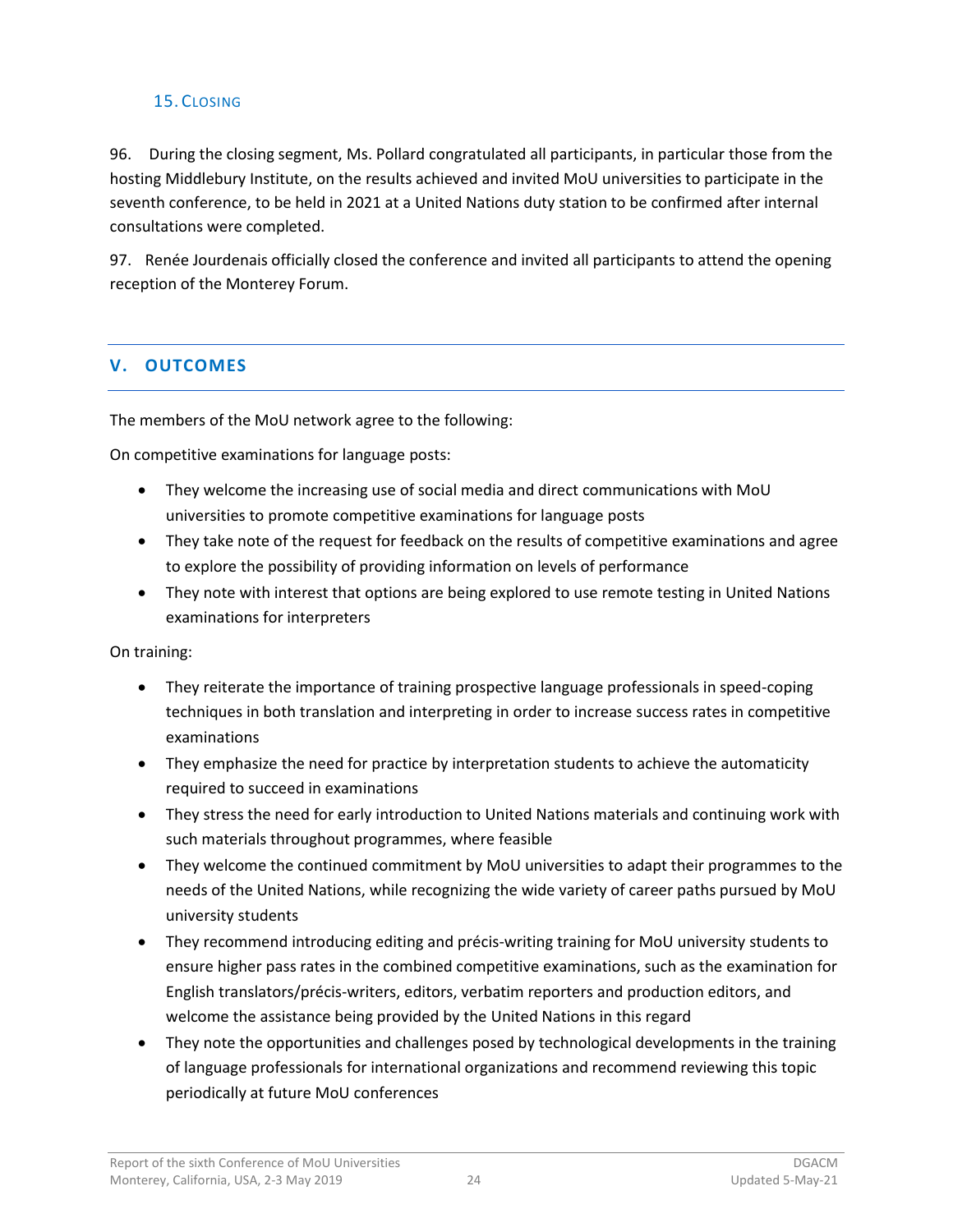#### *On remote activities:*

- They welcome the growing use of remote training as a complement to, and not a substitute for, face-to-face outreach activities
- They note the many benefits of remote training, identified by both United Nations staff and MoU university representatives, and recommend looking into remedies to mitigate their shortcomings, such as the identification of reliable digital training platforms

#### *On future cooperation:*

- They welcome the development of associated membership agreements with universities that have the potential to meet specific United Nations succession-planning needs
- They note the need for two-way train-the-trainer activities, that is, United Nations staff assisting MoU university teachers by providing information on United Nations requirements and United Nations materials, and MoU university teachers assisting United Nations staff with the delivery of training when they provide master classes, remote coaching and other services
- They welcome the forthcoming development of a toolkit for teachers to prepare students for United Nations translation, and call for its eventual extension to interpretation and other disciplines
- They recommend exploring options, including cost sharing, to support visits by MoU coordinators to the university to which they have been assigned
- They note with appreciation the initiatives taken by MoU universities to support interorganizational training, as well as the training of United Nations staff members
- They encourage smooth transitions between serving MoU coordinators to avoid any disruptive impact on the cooperation between the United Nations and the university

## *On MoU conferences:*

- They reiterate their recommendation to alternate the holding of the biennial MoU conference at a United Nations duty station and an MoU university, respectively, and decide to hold the seventh conference in 2021 at a United Nations duty station to be announced before 31 December 2019
- They invite MoU universities interested in hosting the eighth conference, in 2023, to inform the Under-Secretary-General for General Assembly and Conference Management of their interest in so doing before 31 December 2019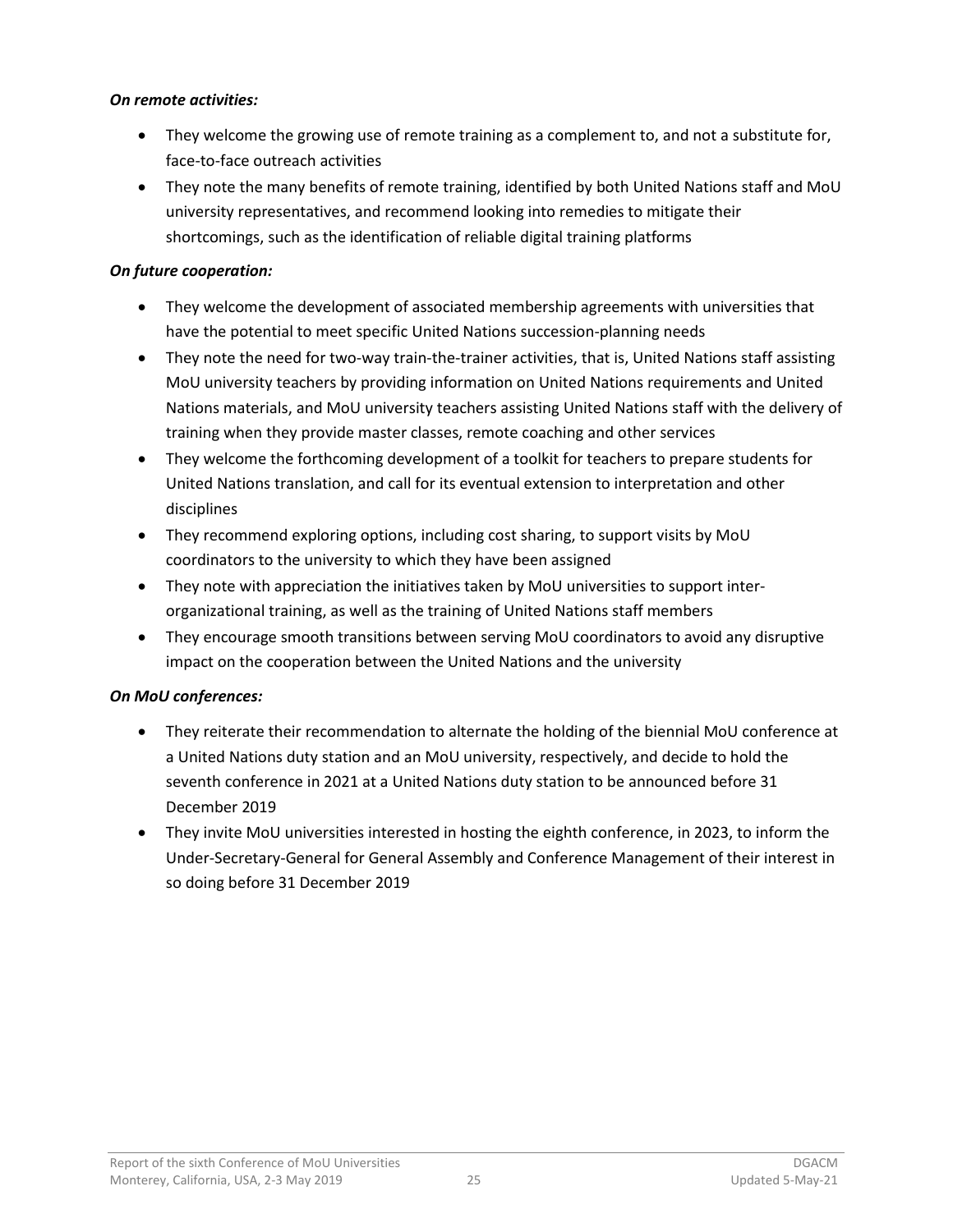#### <span id="page-27-0"></span>**ANNEX I - NETWORK OF UNIVERSITIES**

<span id="page-27-1"></span>

| <b>UNIVERSITY</b>                                         | <b>COUNTRY</b>                      |
|-----------------------------------------------------------|-------------------------------------|
| <b>Ain Shams University</b>                               | Egypt                               |
| <b>American University in Cairo</b>                       | Egypt                               |
| <b>Beijing Foreign Studies University</b>                 | China                               |
| École supérieure d'interprètes et de traducteurs          | France                              |
| <b>Guangdong University of Foreign Studies</b>            | China                               |
| <b>Herzen State Pedagogical University of Russia</b>      | <b>Russian Federation</b>           |
| Institut de management et de communication interculturels | France                              |
| <b>King Fahd School of Translation</b>                    | Morocco                             |
| <b>Lomonosov Moscow State University</b>                  | <b>Russian Federation</b>           |
| Middlebury Institute of International Studies at Monterey | <b>United States of America</b>     |
| <b>Minsk State Linguistic University</b>                  | <b>Belarus</b>                      |
| <b>Moscow State Institute of International Relations</b>  | <b>Russian Federation</b>           |
| National University of Córdoba                            | Argentina                           |
| <b>Saint-Joseph University</b>                            | Lebanon                             |
| Shanghai International Studies University                 | China                               |
| <b>University of Bath</b>                                 | <b>United Kingdom of Great</b>      |
|                                                           | <b>Britain and Northern Ireland</b> |
| <b>University of Damascus</b>                             | Syrian Arab Republic                |
| <b>University of Geneva</b>                               | Switzerland                         |
| <b>University of Mons</b>                                 | <b>Belgium</b>                      |
| <b>University of Nairobi</b>                              | Kenya                               |
| <b>University of Salamanca</b>                            | Spain                               |
| <b>University of Westminster</b>                          | <b>United Kingdom of Great</b>      |
|                                                           | <b>Britain and Northern Ireland</b> |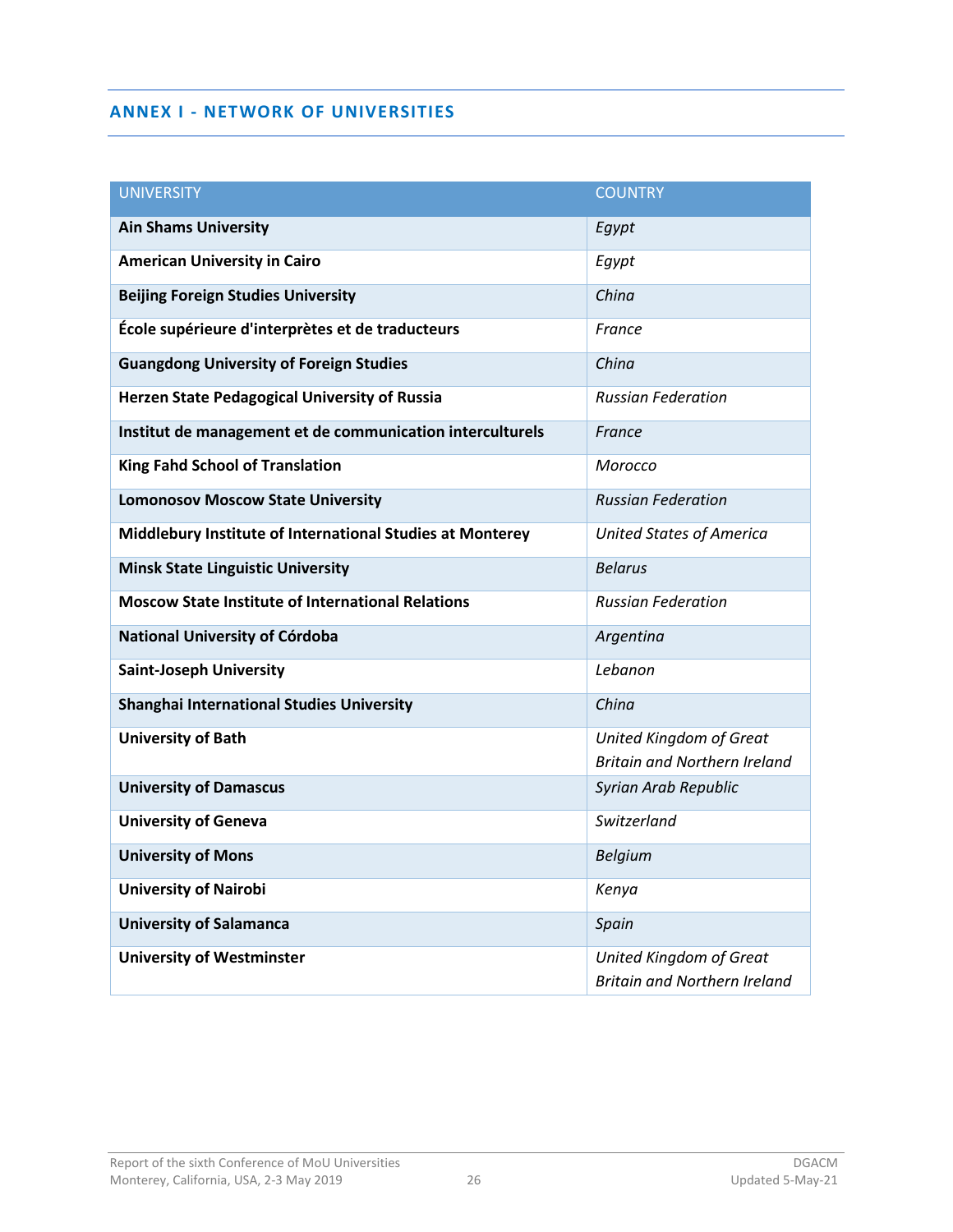#### <span id="page-28-0"></span>**ANNEX II - LIST OF PARTICIPANTS**

| <b>First Name</b>  | <b>Last Name</b>                  | <b>Function</b>                                                                         | <b>Affiliation</b>                                                                    |
|--------------------|-----------------------------------|-----------------------------------------------------------------------------------------|---------------------------------------------------------------------------------------|
| <b>Alexa</b>       | <b>Alfer</b>                      | Principal Lecturer in<br><b>Translation Studies</b>                                     | University of Westminster                                                             |
| <b>Angelique</b>   | Antonova                          | Deputy Director, School of<br><b>Interpretation and Translation</b>                     | Herzen State Pedagogical<br>University of Russia                                      |
| <b>Sarah</b>       | <b>Bordes</b>                     | Director of International<br>Development                                                | Institut de management et de<br>communication interculturels                          |
| Jesse              | <b>Browner</b>                    | Chief, English Verbatim<br><b>Reporting Section</b>                                     | DGACM/Meetings and Publishing<br>Division, New York                                   |
| Mélida             | <b>Buendía</b>                    | Senior interpreter, Spanish<br><b>Interpretation Section</b>                            | DGACM/Meetings and Publishing<br>Division, New York                                   |
| Laura              | <b>Burian</b>                     | Dean, Graduate School of<br>Translation, Interpretation,<br>and Language Education      | Middlebury Institute of<br><b>International Studies at Monterey</b>                   |
| Leire              | <b>Carbonell</b><br><b>Aguero</b> | Associate Professor                                                                     | Middlebury Institute of<br><b>International Studies at Monterey</b>                   |
| <b>Marie-Paule</b> | Chamayou                          | Director, Translation Section                                                           | École supérieure d'interprètes et<br>de traducteurs                                   |
| <b>Odile</b>       | <b>Cuvelier</b>                   | Dean's Office                                                                           | University of Mons                                                                    |
| <b>Harry</b>       | Dai                               | Deputy-Dean, Graduate<br>Institute of Interpretation and<br>Translation                 | Shanghai International Studies<br>University                                          |
| <b>Jeff</b>        | Dayton-<br>Johnson                | Dean                                                                                    | Middlebury Institute of<br><b>International Studies at Monterey</b>                   |
| <b>Marie</b>       | <b>Diur</b>                       | Chief, Interpretation Service                                                           | <b>DGACM/Division of Conference</b><br>Management, United Nations<br>Office at Geneva |
| Yan                | Du                                | Chief, Chinese Verbatim<br><b>Reporting Section</b>                                     | DGACM/Meetings and Publishing<br>Division, New York                                   |
| <b>Ebithal</b>     | <b>El Badry</b>                   | Director, Language<br>Department                                                        | American University in Cairo                                                          |
| <b>Nikolay</b>     | <b>Garbovskiy</b>                 | Director, Higher School of<br>Translation and Interpreting                              | Lomonosov Moscow State<br>University                                                  |
| Ana                | García-Álvarez                    | Training, Outreach and<br>Gender Affairs Coordinator                                    | DGACM/Documentation Division,<br><b>New York</b>                                      |
| <b>Zhengmao</b>    | Hu                                | <b>Teacher</b>                                                                          | Guangdong University of Foreign<br><b>Studies</b>                                     |
| Wenxin             | <b>Huang</b>                      | Senior Production Editor, Chief<br>of Chinese Copy Preparation<br>and Proofreading Unit | DGACM/Meetings and Publishing<br>Division, New York                                   |
| <b>Ghina</b>       | <b>Ithani</b>                     | <b>Arabic Translator</b>                                                                | <b>Economic and Social Commission</b><br>for Western Asia (ESCWA)                     |
| Renée              | <b>Jourdenais</b>                 | Professor, Coordinator of the<br>Sixth MoU Conference                                   | Middlebury Institute of<br><b>International Studies at Monterey</b>                   |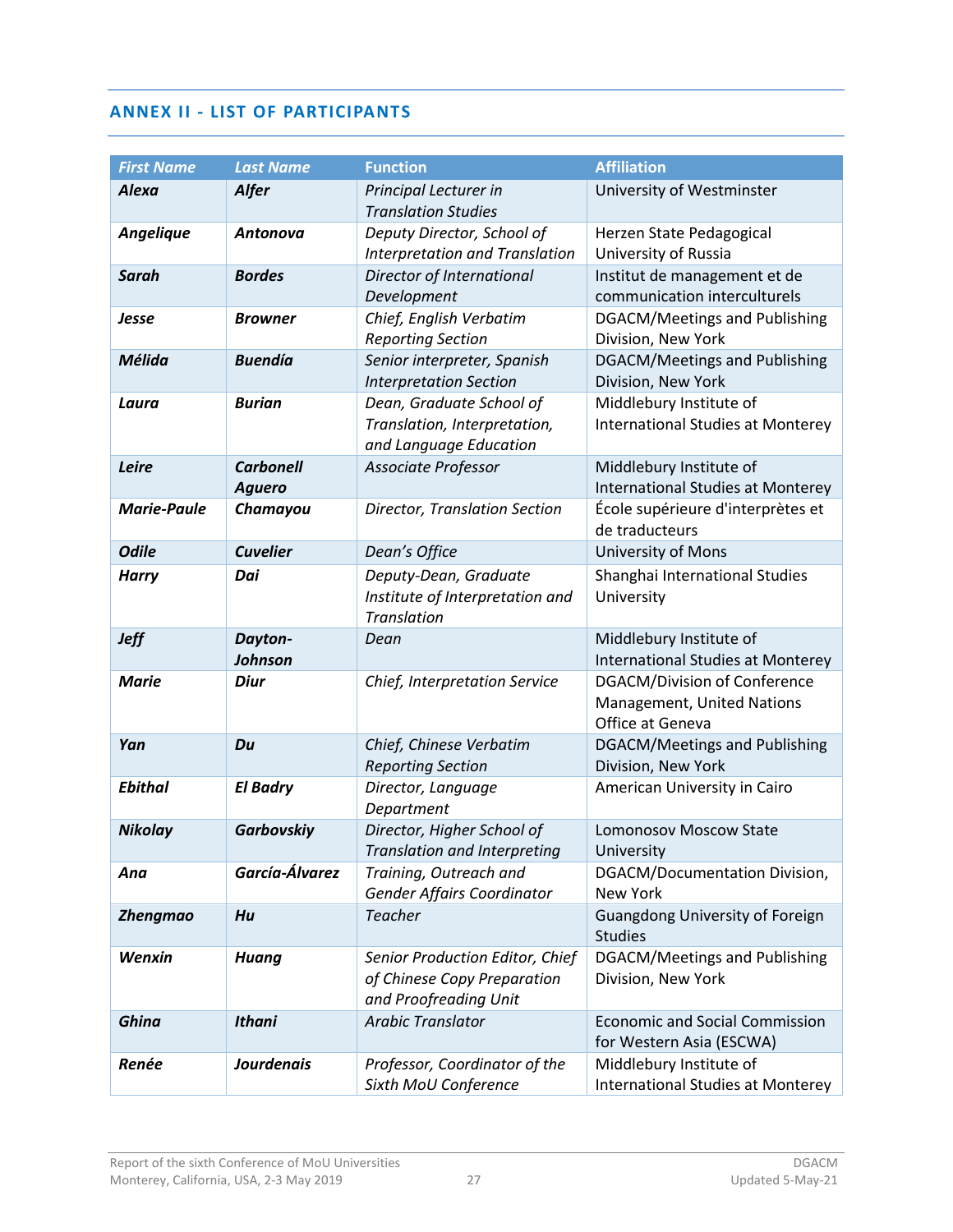| <b>First Name</b>           | <b>Last Name</b>    | <b>Function</b>                                                                     | <b>Affiliation</b>                                                                    |
|-----------------------------|---------------------|-------------------------------------------------------------------------------------|---------------------------------------------------------------------------------------|
| <b>Kirill</b>               | Kasyanov            | Senior Interpreter, Chief of the<br><b>Russian booth</b>                            | <b>DGACM/Division of Conference</b><br>Services, United Nations Office at<br>Nairobi  |
| <b>Natalia</b>              | <b>Kobleva</b>      | Reviser, Russian Translation<br>Service                                             | DGACM/Documentation Division,<br><b>New York</b>                                      |
| Yulia                       | <b>Komarova</b>     | Vice-Rector for International<br>Cooperation                                        | Herzen State Pedagogical<br>University of Russia                                      |
| Olga                        | Kostikova           | Deputy Director, Higher School<br>of Translation and<br>Interpreting                | <b>Lomonosov Moscow State</b><br>University                                           |
| <b>Dmitry</b>               | Kryachkov           | Head of English Language<br>Department, School of<br><b>International Relations</b> | Moscow State Institute of<br><b>International Relations</b>                           |
| Anne                        | <b>Lafeber</b>      | Senior Reviser, English<br><b>Translation Service</b>                               | DGACM/Documentation Division,<br>New York                                             |
| Changshuan                  | Li                  | Deputy Dean, Graduate School<br>of Translation and<br>Interpretation                | Beijing Foreign Studies University                                                    |
| <b>Daniel</b>               | <b>Linder</b>       | Associate Professor                                                                 | University of Salamanca                                                               |
| <b>Abigail</b>              | <b>Loregnard</b>    | Special Assistant to the Under-<br>Secretary-General                                | DGACM/Office of the Under-<br>Secretary-General, New York                             |
| <b>Nicole</b>               | <b>Maguire</b>      | Chief, English Translation<br><b>Section</b>                                        | <b>DGACM/Division of Conference</b><br>Management, United Nations<br>Office at Geneva |
| <b>Carole</b>               | <b>Maisonneuve</b>  | Public Information and<br>Multilingualism Officer                                   | DGACM/Office of the Under-<br>Secretary-General, New York                             |
| Pamela                      | Mariño Zegarra      | Professor in the School of<br><b>Translation and</b><br>Interpretation              | Universidad Femenina del<br>Sagrado Corazón                                           |
| <b>Patricia</b><br>Verónica | <b>Meehan</b>       | Secretary of International<br>Relations                                             | National University of Córdoba,<br>Argentina                                          |
| Jayne                       | <b>Mutiga</b>       | Director, Centre for<br>Translation and Interpretation                              | University of Nairobi                                                                 |
| <b>Alejandro</b>            | <b>Parini</b>       | Director, School of Languages<br>and International Studies                          | Belgrano University, Buenos Aires                                                     |
| <b>Catherine</b>            | <b>Pollard</b>      | Under-Secretary-General                                                             | DGACM, New York                                                                       |
| <b>Alexandr</b>             | Ponimatko           | Dean, School of Translation<br>and Interpreting                                     | Minsk State Linguistic University                                                     |
| <b>Fernando</b>             | <b>Prieto Ramos</b> | Dean, Faculty of Translation<br>and Interpreting and                                | University of Geneva                                                                  |
| <b>Alice</b>                | <b>Ryckmans</b>     | Interpreter, French<br><b>Interpretation Section</b>                                | DGACM/Conference<br>Management Service, United<br>Nations Office at Vienna            |
| Sarah                       | <b>Scott</b>        | Editor, English Editorial<br>Control Unit, Publishing and<br><b>Library Section</b> | DGACM/Conference<br>Management Service, United<br>Nations Office at Vienna            |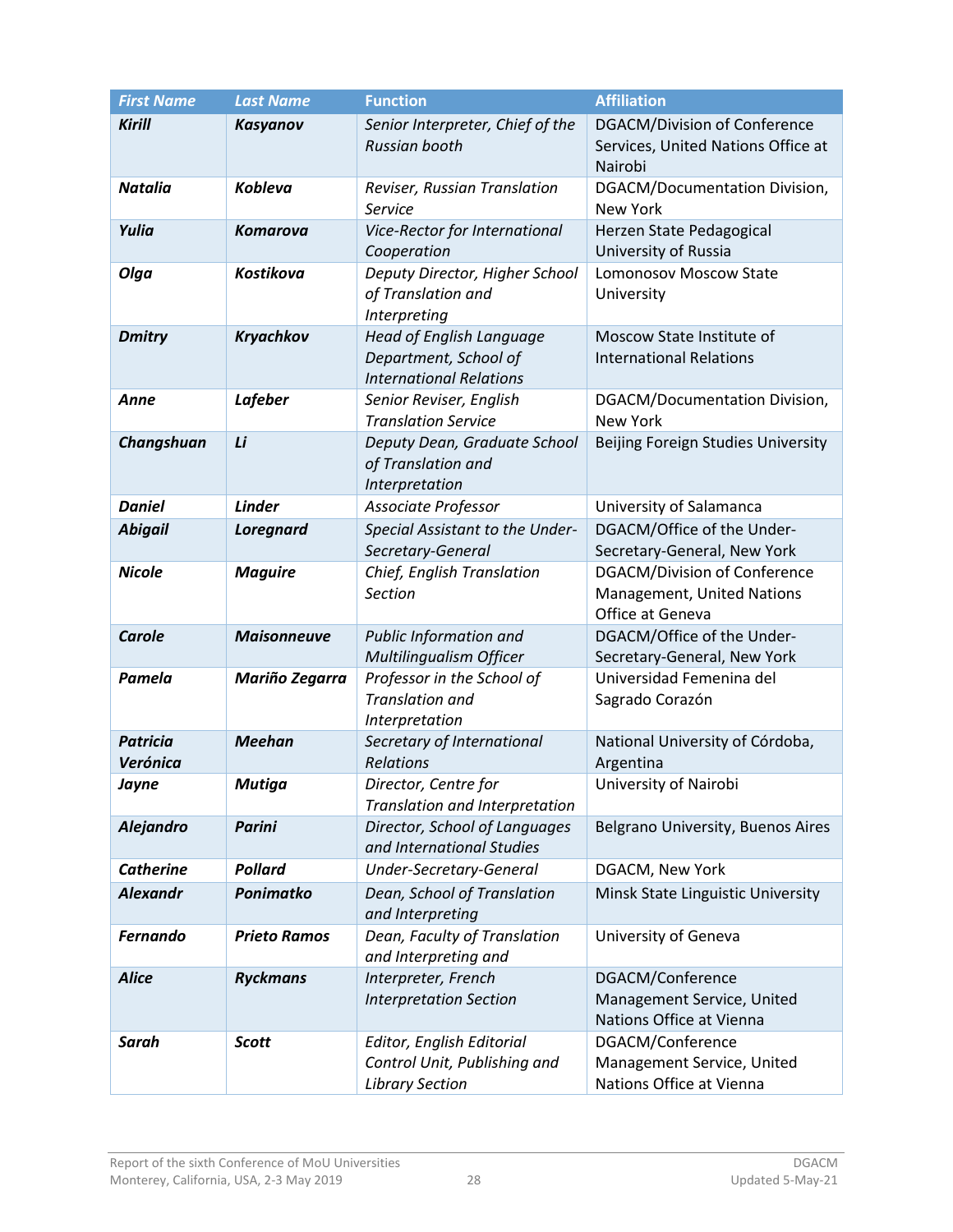| <b>First Name</b> | <b>Last Name</b>      | <b>Function</b>                                                                    | <b>Affiliation</b>                                                                    |
|-------------------|-----------------------|------------------------------------------------------------------------------------|---------------------------------------------------------------------------------------|
| <b>Sheila</b>     | <b>Shermet</b>        | Senior Interpreter, English<br>booth                                               | DGACM/Meetings and Publishing<br>Division, New York                                   |
| Irina M.          | <b>Shokina</b>        | Head, Department for<br>International Cooperation and<br>Internationalization      | <b>Moscow State Linguistic</b><br>University                                          |
| Cas               | <b>Shulman-Mora</b>   | Associate Professor                                                                | Middlebury Institute of<br><b>International Studies at Monterey</b>                   |
| <b>Alexandre</b>  | <b>Skourikhine</b>    | Senior Reviser, Russian<br><b>Translation Section</b>                              | <b>DGACM/Division of Conference</b><br>Management, United Nations<br>Office at Geneva |
| <b>Stéphanie</b>  | <b>Terrien-Cooper</b> | <b>Visiting Professor</b>                                                          | Middlebury Institute of<br><b>International Studies at Monterey</b>                   |
| <b>Dirk</b>       | <b>Verbeke</b>        | <b>Sales Director</b>                                                              | Herzen State Pedagogical<br>University of Russia                                      |
| Yinying           | <b>Wang</b>           | Teaching fellow, Graduate<br>Institute of Interpretation and<br><b>Translation</b> | Shanghai International Studies<br>University                                          |
| Ita               | Wardell               | Senior reviser, English<br><b>Translation Service</b>                              | DGACM/Documentation Division,<br><b>New York</b>                                      |
| <b>Steven</b>     | <b>Wonnacott</b>      | <b>Teaching Fellow</b>                                                             | University of Bath                                                                    |
| Adam              | Wooten                | <b>Assistant Professor</b>                                                         | Middlebury Institute of<br><b>International Studies at Monterey</b>                   |
| <b>Bin</b>        | Yao                   | School of English and<br><b>International Studies</b>                              | Beijing Foreign Studies University                                                    |
| <b>Ailing</b>     | <b>Zhang</b>          | Dean, Graduate Institute of<br>Interpretation and Translation                      | Shanghai International Studies<br>University                                          |
| <b>Junfeng</b>    | <b>Zhao</b>           | Dean, School of Interpreting<br>and Translation Studies                            | <b>Guangdong University of Foreign</b><br><b>Studies</b>                              |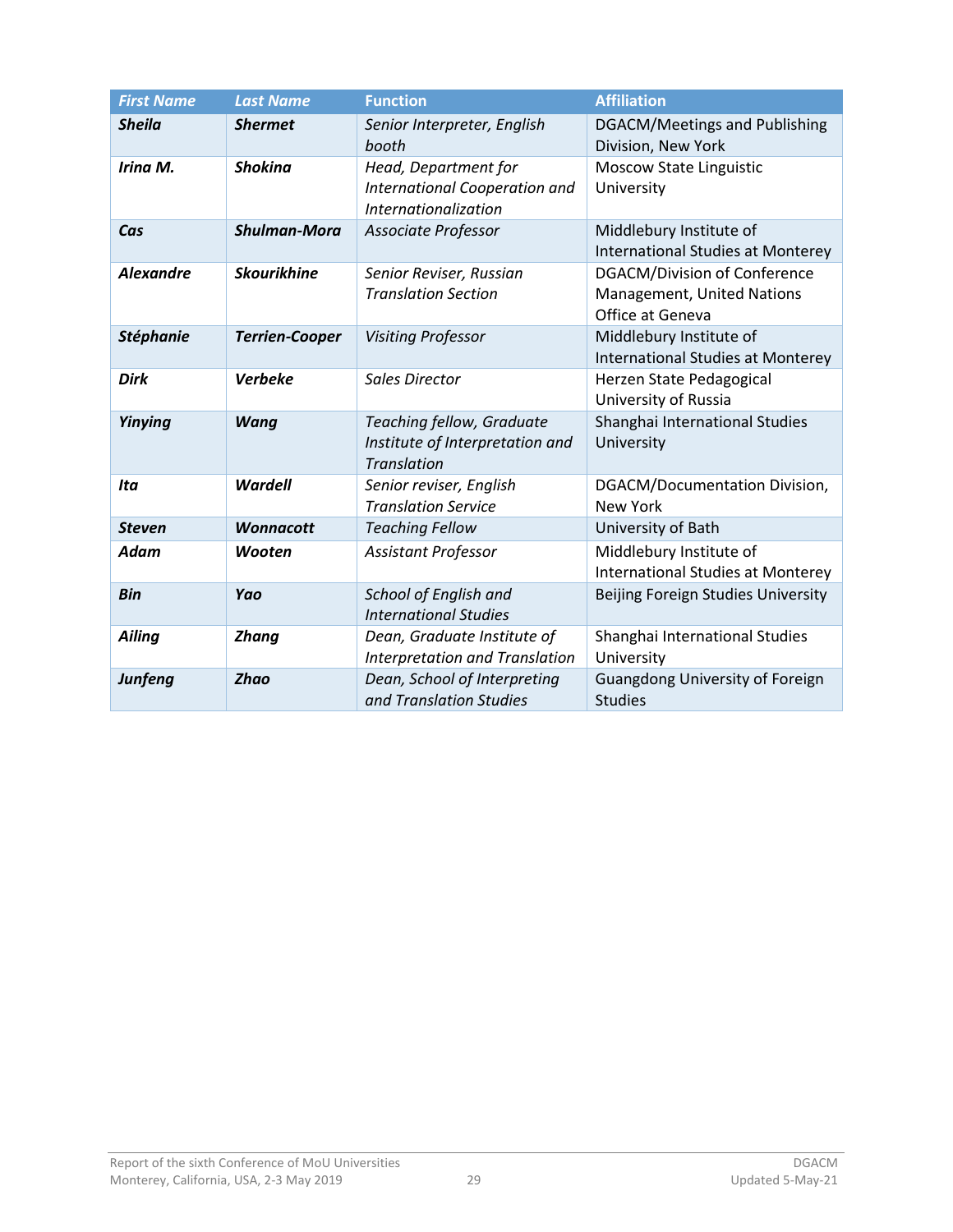### <span id="page-31-0"></span>**ANNEX III - LIST OF PARTICIPATING ORGANIZATIONS AND UNIVERSITIES**

#### **MoU universities**

- American University in Cairo, Egypt
- Beijing Foreign Studies University, China
- École supérieure d'interprètes et de traducteurs, France
- Guangdong University of Foreign Studies, China
- Herzen State Pedagogical University of Russia, Russian Federation
- Institut de management et de communication interculturels, France
- Lomonosov Moscow State University, Russian Federation
- Middlebury Institute of International Studies at Monterey, United States of America
- Minsk State Linguistic University
- Moscow State Institute of International Relations, Russian Federation
- Shanghai International Studies University, China
- National University of Córdoba, Argentina
- University of Bath, United Kingdom of Great Britain and Northern Ireland
- University of Geneva, Switzerland
- University of Mons, Belgium
- University of Nairobi, Kenya
- University of Salamanca, Spain
- University of Westminster, United Kingdom of Great Britain and Northern Ireland

#### **Remote practicum agreement universities**

- Moscow State Linguistic University, Russian Federation
- Universidad Femenina del Sagrado Corazón, Peru

#### **United Nations entities**

- Department for General Assembly and Conference Management (New York)
	- o Documentation Division
	- o Meetings and Publishing Division
	- o Office of the Under-Secretary-General
- United Nations Office at Geneva
	- o Division of Conference Management
- United Nations Office at Vienna
	- o Conference Management Service
- United Nations Office at Nairobi
	- o Division of Conference Services
- Economic and Social Commission for Western Asia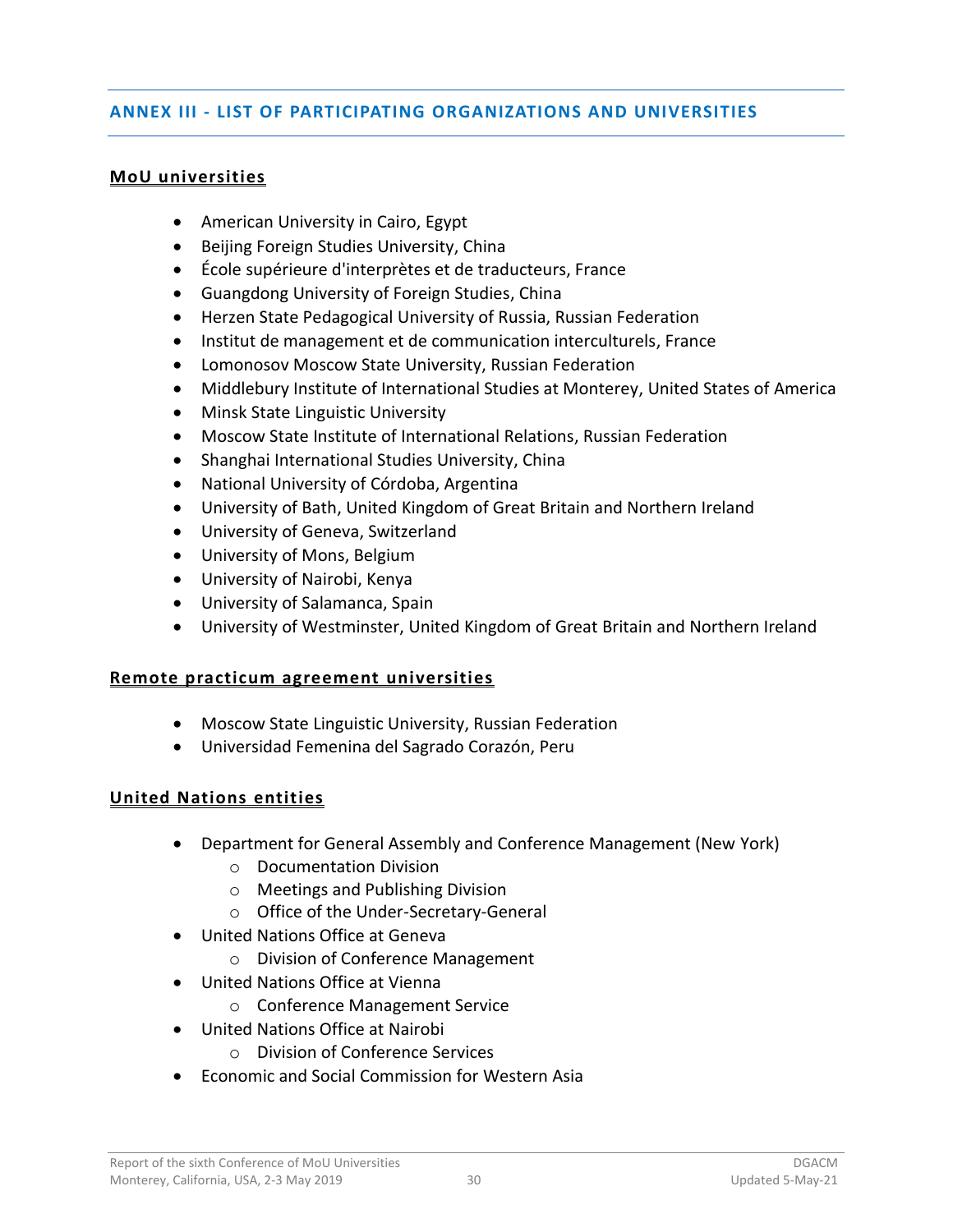#### <span id="page-32-0"></span>**ANNEX IV - AGENDA, PRESENTATIONS AND STATEMENTS**

*Presentations and statements are marked with hyperlinks below. They are also available from th[e MoU](https://www.un.org/dgacm/en/content/mou-network)  [conference page](https://www.un.org/dgacm/en/content/mou-network) of DGACM's website [\(https://www.un.org/dgacm/en/\)](https://www.un.org/dgacm/en/content/mou-network).* 

## **Thursday, 2 May 2019**

**8:30 Registration** (499 Van Buren Street, McCone Building, Irvine Auditorium, Middlebury Institute of International Studies at Monterey)

#### **9:15 Opening remarks**

Laura Burian, Dean of Graduate School of Translation, Interpretation, and Language Education, Middlebury Institute of International Studies at Monterey Jeff Dayton-Johnson, Dean of the Institute, Middlebury Institute of International Studies at Monterey [Catherine Pollard,](https://www.un.org/dgacm/sites/www.un.org.dgacm/files/pdf/Public_statements/usg_opening_statement_6th_mou_02-05-2019.pdf) Under-Secretary-General for General Assembly and Conference Management and United Nations Coordinator for Multilingualism

#### **9:45 Update on MoU network activities**

[Carole Maisonneuve,](https://www.un.org/dgacm/sites/www.un.org.dgacm/files/carole_maisonneuve.pdf) United Nations Headquarters, New York [Renée Jourdenais,](https://www.un.org/dgacm/sites/www.un.org.dgacm/files/renee_jourdenais.pdf) Middlebury Institute of International Studies at Monterey

- **10:15 Group photo**
- **10:30 Coffee Break**
- **11:00 Update on the United Nations competitive examinations** [Anne Lafeber,](https://www.un.org/dgacm/sites/www.un.org.dgacm/files/anne_lafeber.pdf) United Nations Headquarters, New York [Mélida Buendía,](https://www.un.org/dgacm/sites/www.un.org.dgacm/files/melida_buendia.pdf) United Nations Headquarters, New York
- **11:45 Preparing students for United Nations examinations** [Alexander Skourikhine,](https://www.un.org/dgacm/sites/www.un.org.dgacm/files/alexandre_skourikhine.pdf) United Nations Office at Geneva [Sheila Shermet,](https://www.un.org/dgacm/sites/www.un.org.dgacm/files/sheila_shermet_presentation_1.pdf) United Nations Headquarters, New York
- **12:30 A toolkit for teachers to prepare students for United Nations translation: what should it contain?**

[Ana García Álvarez,](https://www.un.org/dgacm/sites/www.un.org.dgacm/files/ana_garcia_alvarez_revised.pdf) United Nations Headquarters, New York

**1:00 Lunch**

#### **2:30 Précis-writing at the United Nations**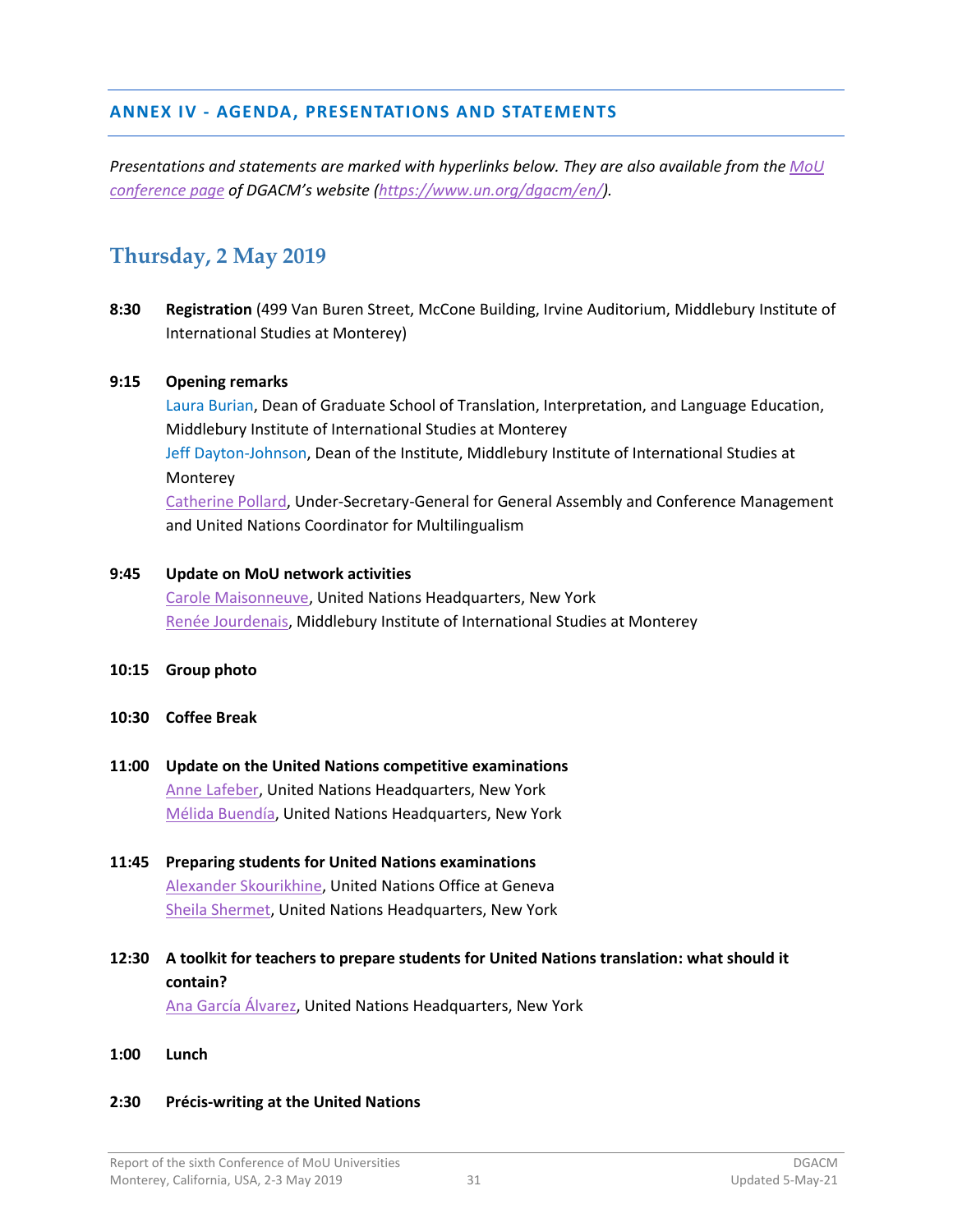[Ita Wardell,](https://www.un.org/dgacm/sites/www.un.org.dgacm/files/ita_wardell_nicole_maguire.pdf) United Nations Headquarters, New York [Nicole Maguire,](https://www.un.org/dgacm/sites/www.un.org.dgacm/files/ita_wardell_nicole_maguire.pdf) United Nations Office at Geneva

- **3:00 Importance of editing skills** [Sarah Scott,](https://www.un.org/dgacm/sites/www.un.org.dgacm/files/sarah_scott.pdf) United Nations Office at Vienna Jesse Browner, United Nations Headquarters, New York
- **3:30 Coffee break**
- **4:00 Implementing the MoUs: perspective of the United Nations interpretation services** [Marie Diur,](https://youtu.be/uflbY0OGYlo) United Nations Office at Geneva
- **4:30 Implementing the MoUs: university perspectives** [Angelique Antonova,](https://www.un.org/dgacm/sites/www.un.org.dgacm/files/angelique_antonova.pdf) Herzen State Pedagogical University of Russia [Patricia Meehan,](https://www.un.org/dgacm/sites/www.un.org.dgacm/files/patricia_meehan.pdf) National University of Córdoba [Daniel Linder,](https://www.un.org/dgacm/sites/www.un.org.dgacm/files/daniel_linder.pdf) University of Salamanca Sarah Bordes, Institut de management et de communication interculturels
- **6:00 United Nations MoU dinner** *(Hosted by the Middlebury Institute of International Studies)* Montrio's Bistro, 414 Calle Principal

## **Friday, 3 May 2019**

**9:00 Using United Nations material in interpreter training: which, when, how and how much?** Kirill Kasyanov, United Nations Office at Nairobi Alice Ryckmans, United Nations Office at Vienna [Yao Bin,](https://www.un.org/dgacm/sites/www.un.org.dgacm/files/yao_bin.pdf) Beijing Foreign Studies University [Alexander Ponimatko,](https://www.un.org/dgacm/sites/www.un.org.dgacm/files/alexander_ponimatko.pdf) Minsk State Linguistic University Leire Carbonell Aguero, Middlebury Institute of International Studies at Monterey *Moderator: Cas Shulman-Mora, Middlebury Institute of International Studies at Monterey*

**10:00 How artificial intelligence, machine translation and other technological advances changed how we train translators and what we train them to do** [Marie-Paule Chamayou,](https://www.un.org/dgacm/sites/www.un.org.dgacm/files/marie-paule_chamayou.pdf) École supérieure d'interprètes et de traducteurs [Odile Cuvelier,](https://www.un.org/dgacm/sites/www.un.org.dgacm/files/odile_cuvelier.pdf) University of Mons [Alexa Alfer,](https://www.un.org/dgacm/sites/www.un.org.dgacm/files/alexa_alfer.pdf) University of Westminster Nikolay Garbovskiy, Lomonosov Moscow State University *Moderator: Adam Wooten, Middlebury Institute of International Studies at Monterey*

#### **11:00 Coffee break**